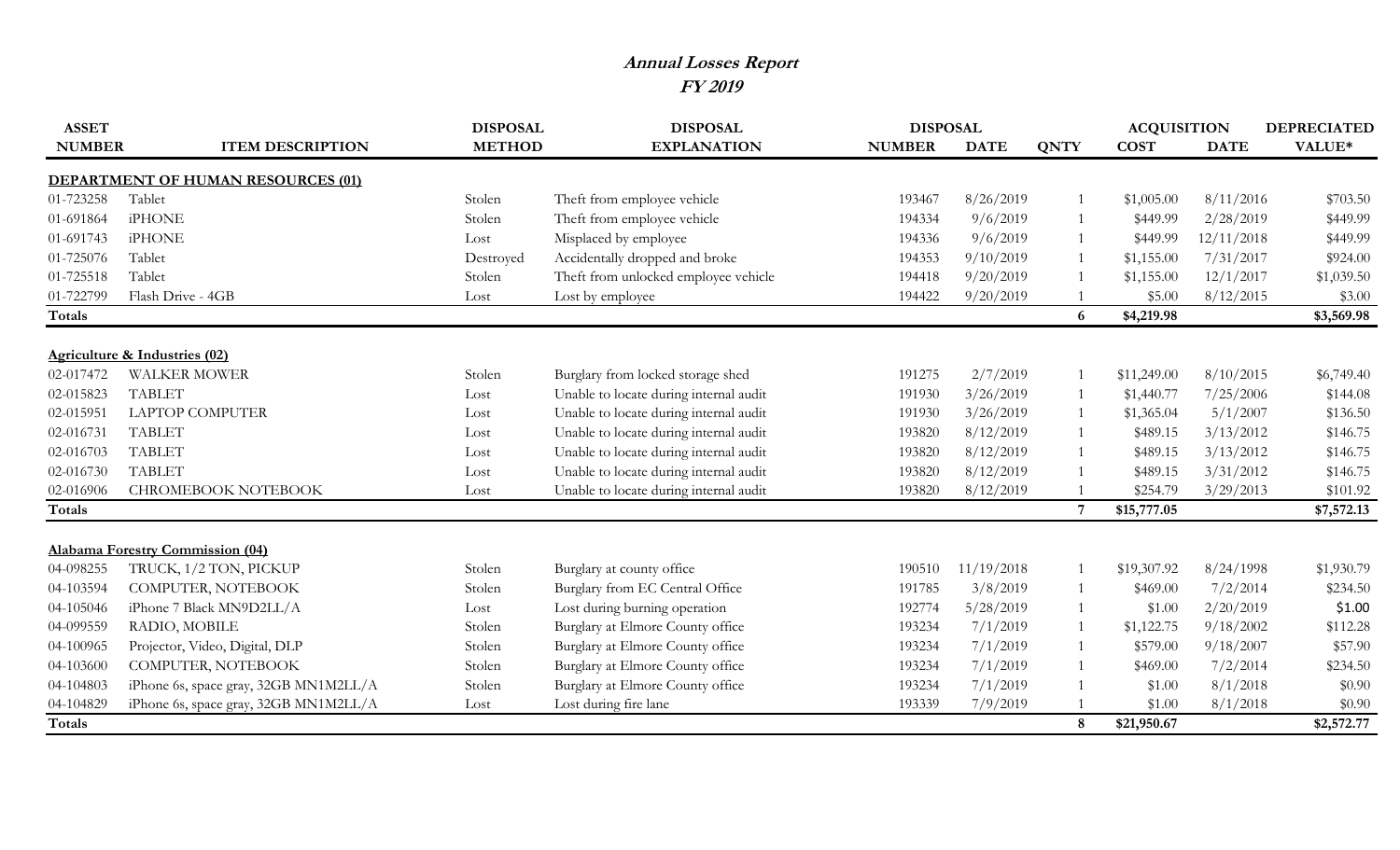| <b>ASSET</b>  |                                       | <b>DISPOSAL</b> | <b>DISPOSAL</b>                              | <b>DISPOSAL</b> |             |                | <b>ACQUISITION</b> |             | <b>DEPRECIATED</b> |
|---------------|---------------------------------------|-----------------|----------------------------------------------|-----------------|-------------|----------------|--------------------|-------------|--------------------|
| <b>NUMBER</b> | <b>ITEM DESCRIPTION</b>               | <b>METHOD</b>   | <b>EXPLANATION</b>                           | <b>NUMBER</b>   | <b>DATE</b> | <b>QNTY</b>    | <b>COST</b>        | <b>DATE</b> | VALUE*             |
|               | <b>Attorney General's Office (06)</b> |                 |                                              |                 |             |                |                    |             |                    |
| 06-G00528     | DIGITAL VOICE RECORDER                | Stolen          | Theft of property/state vehicle at residence | 191348          | 1/29/2019   |                | \$99.99            | 2/1/2012    | \$30.00            |
| 06-016110     | <b>BULLET PROOF VEST - TAN</b>        | Stolen          | Theft of property/state vehicle at residence | 191348          | 1/29/2019   |                | \$678.00           | 11/1/2016   | \$542.40           |
| Totals        |                                       |                 |                                              |                 |             | 2              | \$777.99           |             | \$572.40           |
|               | House of Representatives (09)         |                 |                                              |                 |             |                |                    |             |                    |
| 09-002807     | <b>LAP TOP</b>                        | Lost            | Unable to locate during audit                | 190594          | 11/29/2018  | -1             | \$1,551.00         | 6/9/2008    | \$155.10           |
| 09-002893     | HAND HELD RADIO xpr 6350              | Lost            | Unable to locate during audit                | 190594          | 11/29/2018  |                | \$751.25           | 2/22/2011   | \$150.25           |
| 09-003084     | <b>LAPTOP</b>                         | Lost            | Unable to locate during audit                | 190594          | 11/29/2018  |                | \$1,230.00         | 4/27/2015   | \$738.00           |
| Totals        |                                       |                 |                                              |                 |             | $\mathbf{3}$   | \$3,532.25         |             | \$1,043.35         |
|               | Department of Conservation (11)       |                 |                                              |                 |             |                |                    |             |                    |
| 11-095093     | GALAXY S7 PHONE/FAX MACHINE           | Stolen          | Stolen out of personal vehicle               | 191933          | 3/21/2019   | -1             | \$199.99           | 9/16/2016   | \$139.99           |
| 11-093653     | <b>GAME CAMERA RECONYX PC800</b>      | Stolen          | Theft from research site                     | 192531          | 7/16/2019   | 1              | \$589.98           | 1/31/2013   | \$235.99           |
| 11-093659     | <b>GAME CAMERA RECONYX PC800</b>      | Stolen          | Theft from research site                     | 192531          | 7/16/2019   | 1              | \$589.98           | 1/31/2013   | \$235.99           |
| 11-093901     | CPU DELL OPTIPLEX 390                 | Stolen          | Burglary from work site                      | 192531          | 7/16/2019   | 1              | \$729.00           | 2/12/2013   | \$291.60           |
| 11-093719     | <b>GAME CAMERA RECONYX PC800</b>      | Stolen          | Burglary from work site                      | 192531          | 7/16/2019   | 1              | \$589.98           | 2/12/2013   | \$235.99           |
| 11-093721     | <b>GAME CAMERA RECONYX PC800</b>      | Stolen          | Burglary from work site                      | 192531          | 7/16/2019   | 1              | \$589.98           | 2/12/2013   | \$235.99           |
| 11-094159     | POLE SAW STIHL HT131                  | Stolen          | Burglary from work site                      | 192531          | 7/16/2019   | 1              | \$552.45           | 12/4/2014   | \$331.47           |
| 11-098873     | HIGH SPEED DCID LAUNCHER              | Stolen          | Burglary from work site                      | 192531          | 7/16/2019   | 1              | \$2,415.00         | 4/25/2018   | \$2,173.50         |
| 11-026183     | LIGHTBAR WHELEN W/ACCESS              | Lost            | Unable to locate during audit                | 192593          | 7/24/2019   | 1              | \$1,422.89         | 4/25/2008   | \$1,280.60         |
| 11-093126     | BODY ARMOR, PACA                      | Lost            | Unable to locate during audit                | 192593          | 7/24/2019   | 1              | \$592.52           | 11/24/2010  | \$118.50           |
| 11-024019     | RADIO PORTABLE (W34)                  | Lost            | Unable to locate during audit                | 192763          | 8/9/2019    |                | \$812.60           | 7/29/1997   | \$81.26            |
| Totals        |                                       |                 |                                              |                 |             | 11             | \$9,084.37         |             | \$5,360.90         |
|               | <b>DEPARTMENT OF CORRECTIONS (12)</b> |                 |                                              |                 |             |                |                    |             |                    |
| 12-090539     | PISTOL 40 CALIBER SEMI-AUOTMATIC      | Stolen          | Burglary from locked trunk of state vehicle  | 190015          | 10/3/2018   | $\overline{1}$ | \$357.00           | 3/23/2016   | \$249.90           |
| 12-075167     | RADIO PORTABLE                        | Lost            | Lost in Creek during training exercise       | 190882          | 12/27/2018  | $\overline{1}$ | \$930.57           | 5/17/2018   | \$930.57           |
| 12-090109     | PISTOL 40 CALIBER SEMI-AUTOMATIC      | Stolen          | Burglary from back seat of vehicle           | 192614          | 5/16/2019   |                | \$357.00           | 4/9/2009    | \$35.70            |
| Totals        |                                       |                 |                                              |                 |             | $\mathbf{3}$   | \$1,644.57         |             | \$1,216.17         |
|               | Department of Education (15)          |                 |                                              |                 |             |                |                    |             |                    |
| 15-058409     | Projector.2000 Lumen.XGA.Hitachi      | Lost            | Unable to locate during internal audit       | 190122          | 10/16/2018  | 1              | \$749.00           | 8/30/2010   | \$74.90            |
| 15-056507     | Transmitter. Wireless. Lectroso       | Lost            | Unable to locate during internal audit       | 190142          | 10/18/2018  | 1              | \$573.61           | 1/26/2002   | \$57.36            |
| 15-061214     | LAPTOP.1TB.MICROSOFT                  | Stolen          | Employee vehicle stolen w/laptop inside      | 190772          | 12/11/2018  | 1              | \$2,975.07         | 11/28/2017  | \$2,677.56         |
| 15-056453     | Chair.Pneuc.Hiback.Steelcase          | Lost            | Unable to locate during internal audit       | 190999          | 1/2/2019    | 1              | \$680.40           | 2/14/2006   | \$68.04            |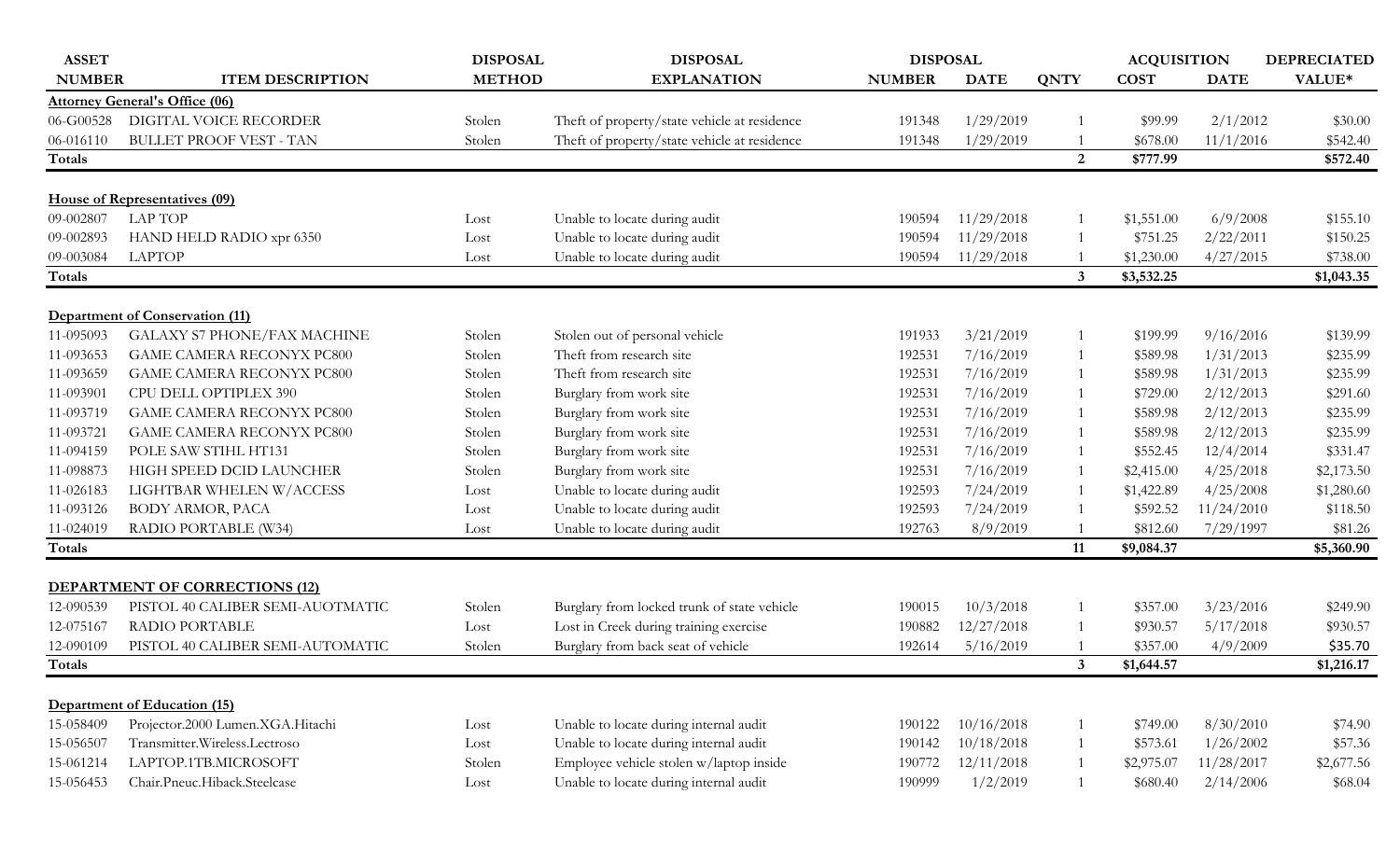| <b>ASSET</b>  |                                                   | <b>DISPOSAL</b> | <b>DISPOSAL</b>                            | <b>DISPOSAL</b> |             |                 | <b>ACQUISITION</b> |             | <b>DEPRECIATED</b> |
|---------------|---------------------------------------------------|-----------------|--------------------------------------------|-----------------|-------------|-----------------|--------------------|-------------|--------------------|
| <b>NUMBER</b> | <b>ITEM DESCRIPTION</b>                           | <b>METHOD</b>   | <b>EXPLANATION</b>                         | <b>NUMBER</b>   | <b>DATE</b> | <b>QNTY</b>     | <b>COST</b>        | <b>DATE</b> | VALUE*             |
| 15-059252     | LAPTOP.ULTA.CONVERT.                              | Lost            | Unable to locate during internal audit     | 190999          | 1/2/2019    | $\overline{1}$  | \$1,799.97         | 1/8/2013    | \$719.99           |
| 15-055736     | Projector.Portable.LT260K.NEC                     | Lost            | Unable to locate during audit              | 191427          | 2/5/2019    |                 | \$2,260.00         | 8/10/2004   | \$226.00           |
| 15-057135     | CPU.Laptop.Latitude D820.Dell                     | Lost            | Unable to locate during audit              | 191427          | 2/5/2019    | 1               | \$1,551.03         | 1/29/2007   | \$155.10           |
| 15-058787     | CPU.Laptop.E6320.Dell                             | Lost            | Unable to locate during audit              | 191427          | 2/5/2019    | -1              | \$1,278.00         | 8/3/2011    | \$255.60           |
| 15-059533     | iPad2.WI-FI.A1395.Apple                           | Lost            | Unable to locate during audit              | 191427          | 2/5/2019    | $\mathbf{1}$    | \$479.00           | 2/2/2012    | \$143.70           |
| 15-059166     | CPU.Laptop.Liti E6320.Dell                        | Lost            | Unable to locate during audit              | 191427          | 2/5/2019    | 1               | \$1,278.00         | 8/16/2012   | \$383.40           |
| 15-059675     | <b>LAPTOP</b>                                     | Lost            | Unable to locate during audit              | 191427          | 2/5/2019    | -1              | \$1,273.44         | 8/20/2013   | \$509.38           |
| 15-059833     | IPAD.32GB.WI-FI                                   | Lost            | Unable to locate during audit              | 191427          | 2/5/2019    |                 | \$726.00           | 2/27/2014   | \$363.00           |
| 15-060697     | IPAD.AIR.32GB.APPLE                               | Lost            | Unable to locate during audit              | 191427          | 2/5/2019    | 1               | \$559.00           | 10/29/2014  | \$335.40           |
| 15-060755     | LAPTOP.ULTA.XPS12.DELL                            | Lost            | Unable to locate during audit              | 191427          | 2/5/2019    | 1               | \$1,847.21         | 2/5/2015    | \$1,108.33         |
| 15-058049     | CPU.Laptop.Lati.XT2.Dell                          | Lost            | Unable to locate during audit              | 191429          | 2/6/2019    | $\mathbf{1}$    | \$1,816.99         | 4/28/2009   | \$181.70           |
| 15-058457     | CPU.Laptop.Lati E4310.Dell                        | Lost            | Unable to locate during audit              | 191429          | 2/6/2019    | $\mathbf{1}$    | \$1,288.00         | 11/23/2010  | \$257.60           |
| 15-907779     | iPad 2.Black.Apple                                | Lost            | Unable to locate during audit              | 191429          | 2/6/2019    |                 | \$479.00           | 11/1/2011   | \$143.70           |
| 15-059832     | IPAD.32GB.WI-FI                                   | Lost            | Unable to locate during audit              | 191429          | 2/6/2019    |                 | \$726.00           | 2/27/2014   | \$363.00           |
| 15-059835     | IPAD.32GB.WI-FI                                   | Lost            | Unable to locate during audit              | 191429          | 2/6/2019    |                 | \$726.00           | 2/27/2014   | \$363.00           |
| 15-059877     | IPAD.32GB                                         | Lost            | Unable to locate during audit              | 191429          | 2/6/2019    |                 | \$729.00           | 4/2/2014    | \$364.50           |
| 15-059907     | LAPTOP.ULTABOOK.XPS12                             | Lost            | Unable to locate during audit              | 191429          | 2/6/2019    |                 | \$1,089.99         | 6/24/2014   | \$545.00           |
| Totals        |                                                   |                 |                                            |                 |             | 21              | \$24,884.71        |             | \$9,296.25         |
|               |                                                   |                 |                                            |                 |             |                 |                    |             |                    |
|               | LEGISLATIVE SERVICES AGCY LEGAL DIV (27)          |                 |                                            |                 |             |                 |                    |             |                    |
| 27-000704     | Steelcase desk                                    | Lost            | Unable to locate, termination of prop mgr  | 193501          | 7/19/2019   |                 | \$1,750.50         | 12/11/2001  | \$175.05           |
| 27-000726     | Laserjet Printer                                  | Lost            | Unable to locate, termination of prop mgr  | 193501          | 7/19/2019   |                 | \$723.36           | 8/24/2001   | \$72.34            |
| 27-000849     | DESKTOP COMP                                      | Lost            | Unable to locate, termination of prop mgr  | 193501          | 7/19/2019   |                 | \$801.00           | 9/2/2009    | \$80.10            |
| 27-000861     | DESKTOP COMP                                      | Lost            | Unable to locate, termination of prop mgr  | 193501          | 7/19/2019   |                 | \$801.00           | 9/2/2009    | \$80.10            |
| 27-000926     | Table top work station across from printer in 613 | Lost            | Unable to locate, termination of prop mgr  | 193501          | 7/19/2019   |                 | \$520.68           | 12/28/2013  | \$260.34           |
| Totals        |                                                   |                 |                                            |                 |             | $5\overline{)}$ | \$4,596.54         |             | \$667.93           |
|               |                                                   |                 |                                            |                 |             |                 |                    |             |                    |
|               | Alabama Bureau of Pardons and Paroles (31)        |                 |                                            |                 |             |                 |                    |             |                    |
| 31-015945     | STYLISTIC Q616 laptop                             | Lost            | Unable to locate during audit              | 184518          | 11/9/2018   |                 | \$899.36           | 9/26/2017   | \$809.42           |
| 31-016094     | <b>BULLETPROOF VEST WITH SHELL</b>                | Stolen          | Burglary from vehicle at officer residence | 190566          | 12/10/2018  |                 | \$708.00           | 10/30/2017  | \$637.20           |
| 31-016952     | IPHONE 7, BLACK, 32GB/334-324-3299                | Lost            | Unable to locate when returning to office  | 191733          | 3/1/2019    |                 | \$549.00           | 1/29/2019   | \$549.00           |
| 31-016508     | IPHONE 7, BLACK, 32GB/334-590-3221                | Lost            | Unable to locate during audit              | 192115          | 9/26/2019   |                 | \$549.00           | 8/22/2018   | \$494.10           |
| 31-012281     | BULLETPROOF VEST WITH SHELL                       | Lost            | Unable to locate during audit              | 193053          | 9/20/2019   |                 | \$610.00           | 8/22/2011   | \$122.00           |
| 31-016425     | IPHONE 7, BLACK, 32GB/334-467-6273                | Stolen          | Unable to locate after scanned for audit   | 194372          | 9/17/2019   |                 | \$500.00           | 7/19/2018   | \$450.00           |
| 31-010065     | DELL LAPTOP D810                                  | Stolen          | Theft of property from field office        | 194373          | 9/17/2019   |                 | \$1,551.03         | 7/28/2005   | \$155.10           |
| 31-016502     | IPHONE 7, BLACK, 32GB/334-590-3278                | Stolen          | Unable to locate after scanned for audit   | 194411          | 9/17/2019   |                 | \$549.00           | 8/22/2018   | \$494.10           |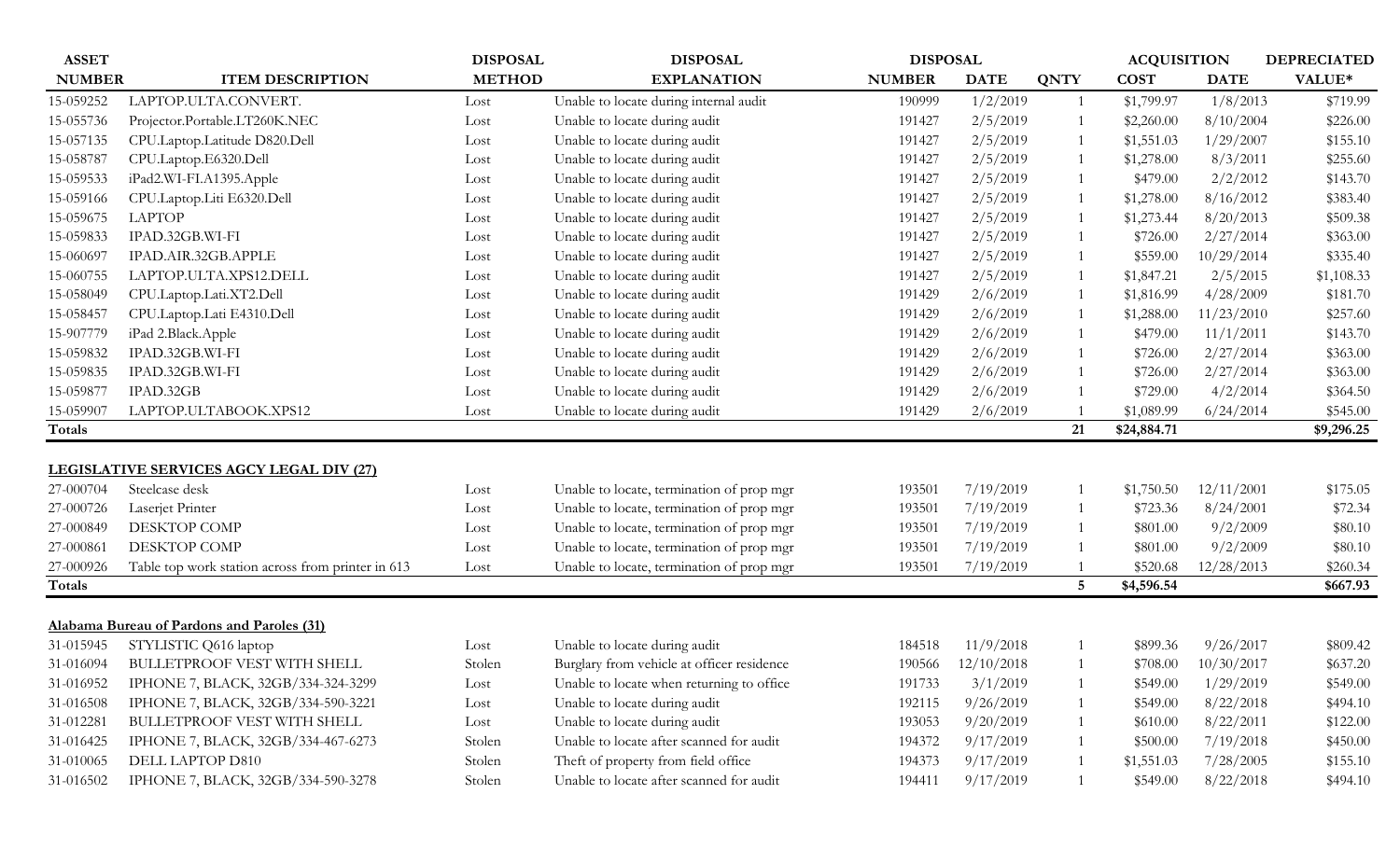| <b>ASSET</b>  |                                                   | <b>DISPOSAL</b> | <b>DISPOSAL</b>                                   | <b>DISPOSAL</b> |             |             | <b>ACQUISITION</b> |             | <b>DEPRECIATED</b> |
|---------------|---------------------------------------------------|-----------------|---------------------------------------------------|-----------------|-------------|-------------|--------------------|-------------|--------------------|
| <b>NUMBER</b> | <b>ITEM DESCRIPTION</b>                           | <b>METHOD</b>   | <b>EXPLANATION</b>                                | <b>NUMBER</b>   | <b>DATE</b> | <b>QNTY</b> | <b>COST</b>        | <b>DATE</b> | VALUE*             |
| 31-016799     | IPHONE 7, BLACK, 32GB/334-467-8587                | Lost            | Misplaced by employee                             | 194472          | 9/18/2019   | - 1         | \$549.00           | 11/19/2018  | \$549.00           |
| 31-010750     | Junior Executive Desk                             | Lost            | Unable to locate after office move                | 194791          | 9/25/2019   |             | \$670.00           | 7/20/2007   | \$67.00            |
| Totals        |                                                   |                 |                                                   |                 |             | 10          | \$7,134.39         |             | \$4,326.93         |
|               | <b>STATE PERSONNEL DEPARTMENT (32)</b>            |                 |                                                   |                 |             |             |                    |             |                    |
| 32-005161     | COMPUTER- DELL OPTIPLEX 7010                      | Lost            | Unable to locate during audit                     | 191688          | 3/1/2019    | $\lceil$    | \$799.94           | 6/26/2013   | \$319.98           |
| 32-005164     | COMPUTER- DELL OPTIPLEX 7010                      | Lost            | Unable to locate during audit                     | 191688          | 3/1/2019    | -1          | \$799.94           | 6/26/2013   | \$319.98           |
| 32-005208     | COMPUTER- DELL OPTIPLEX 7010                      | Lost            | Unable to locate during audit                     | 191688          | 3/1/2019    |             | \$799.94           | 6/26/2013   | \$319.98           |
| 32-005274     | COMPUTER - DELL OPTIPLEX 7010                     | Lost            | Unable to locate during audit                     | 191688          | 3/1/2019    |             | \$1,088.09         | 3/28/2014   | \$544.05           |
| Totals        |                                                   |                 |                                                   |                 |             | 4           | \$3,487.91         |             | \$1,503.97         |
|               |                                                   |                 |                                                   |                 |             |             |                    |             |                    |
|               | <b>ALABAMA LAW ENFORCEMENT AGENCY (35)</b>        |                 |                                                   |                 |             |             |                    |             |                    |
| 35-057164     | <b>GPS PILOT III GARMIN</b>                       | Lost            | Unable to locate during audit                     | 190195          | 10/30/2018  | -1          | \$997.00           | 5/8/2002    | \$99.70            |
| 35-057178     | HOOK & LINE KIT MED-ENG                           | Lost            | Unable to locate during audit                     | 190195          | 10/30/2018  |             | \$3,280.00         | 4/9/2002    | \$328.00           |
| 35-073825     | Extended Bed, 90", Steel Frame Assembly # EB-1290 | Lost            | Unable to locate during audit                     | 190195          | 10/30/2018  |             | \$3,758.34         | 9/2/2008    | \$375.83           |
| 35-090682     | BODY CAMERA W/DOCKING CHARGE STATION Lost         |                 | Unable to locate during audit                     | 190203          | 10/30/2018  | -1          | \$927.00           | 3/13/2017   | \$741.60           |
| 35-049502     | REPEATER VEH MOBILE 800MHZ                        | Lost            | Unable to locate during audit                     | 190204          | 10/30/2018  |             | \$2,320.00         | 10/5/1989   | \$232.00           |
| 35-050893     | <b>RADIO MOBILE GE ORION</b>                      | Lost            | Unable to locate during audit                     | 190204          | 10/30/2018  |             | \$2,666.90         | 9/4/2001    | \$266.69           |
| 35-062073     | RADIO PORTABLE 800 MHZ M/A-COM                    | Lost            | Unable to locate during audit                     | 190204          | 10/30/2018  |             | \$1,494.80         | 11/21/2005  | \$149.48           |
| 35-074324     | Bar Light, Blue Light, Inner Edge, 10 Blue        | Lost            | Unable to locate during audit                     | 190204          | 10/30/2018  |             | \$942.40           | 5/7/2009    | \$94.24            |
| 35-074328     | Bar Light, Blue Light, Inner Edge, 10 Blue        | Lost            | Unable to locate during audit                     | 190204          | 10/30/2018  |             | \$942.40           | 5/7/2009    | \$94.24            |
| 35-092598     | VEST BULLETPROOF                                  | Lost            | Unable to locate during audit                     | 190256          | 11/9/2018   | -1          | \$699.00           | 5/31/2017   | \$559.20           |
| 35-089163     | HELMET BALLISTIC W ARC RAIL SETUP TEAM            | Lost            | Unable to locate during audit                     | 190261          | 11/9/2018   |             | \$659.00           | 9/2/2015    | \$395.40           |
| 35-079839     | DOCKING STATION, HAVIS DELL DS-DELL-231           | Lost            | Unable to locate during audit                     | 190262          | 11/9/2018   |             | \$557.30           | 2/5/2014    | \$278.65           |
| 35-081201     | CPU, DELL OPTIPLEX 7010 DESKTOP                   | Lost            | Unable to locate during audit                     | 190263          | 11/9/2018   | -1          | \$678.84           | 5/5/2014    | \$339.42           |
| 35-084400     | RADIO HARRIS TWO-WAY                              | Lost            | Unable to locate during audit                     | 190267          | 11/9/2018   |             | \$4,447.29         | 11/12/2013  | \$2,223.65         |
| 35-050030     | <b>RADAR STALKER</b>                              | Lost            | Unable to locate during audit, no longer employee | 190310          | 11/9/2018   |             | \$3,195.00         | 7/17/2000   | \$319.50           |
| 35-059908     | <b>CAMCORDER DVD Sony</b>                         | Lost            | Unable to locate during audit, no longer employee | 190310          | 11/9/2018   |             | \$779.00           | 7/21/2004   | \$77.90            |
| 35-071295     | RADAR STALKER 2X                                  | Lost            | Unable to locate during audit, no longer employee | 190310          | 11/9/2018   |             | \$2,670.33         | 4/16/2007   | \$267.03           |
| 35-071165     | PORT REPLICATOR/DOCK KODIAK                       | Lost            | Unable to locate during audit, no longer employee | 190310          | 11/9/2018   |             | \$594.00           | 5/2/2007    | \$59.40            |
| 35-074982     | RADAR, STALKER, 2X                                | Lost            | Unable to locate during audit, no longer employee | 190310          | 11/9/2018   | $\lceil$    | \$2,635.00         | 3/17/2010   | \$263.50           |
| 35-077671     | SHREDDER, PAPER DAHLE 20614EC                     | Lost            | Unable to locate during audit, no longer employee | 190310          | 11/9/2018   |             | \$1,162.00         | 6/27/2011   | \$232.40           |
| 35-078465     | RADIO, PORTABLE P7170 MACOM                       | Lost            | Unable to locate during audit, no longer employee | 190310          | 11/9/2018   | -1          | \$3,624.00         | 3/26/2012   | \$1,087.20         |
| 35-080354     | DOCKING STATION                                   | Lost            | Unable to locate during audit, no longer employee | 190310          | 11/9/2018   |             | \$557.30           | 4/9/2014    | \$278.65           |
| 35-081556     | CPU IPAD 64GB                                     | Lost            | Unable to locate during audit, no longer employee | 190310          | 11/9/2018   |             | \$787.55           | 5/9/2014    | \$393.78           |
| 35-082169     | SHOTGUN, BERETTA 1301                             | Lost            | Unable to locate during audit, no longer employee | 190310          | 11/9/2018   | -1          | \$719.00           | 11/10/2014  | \$431.40           |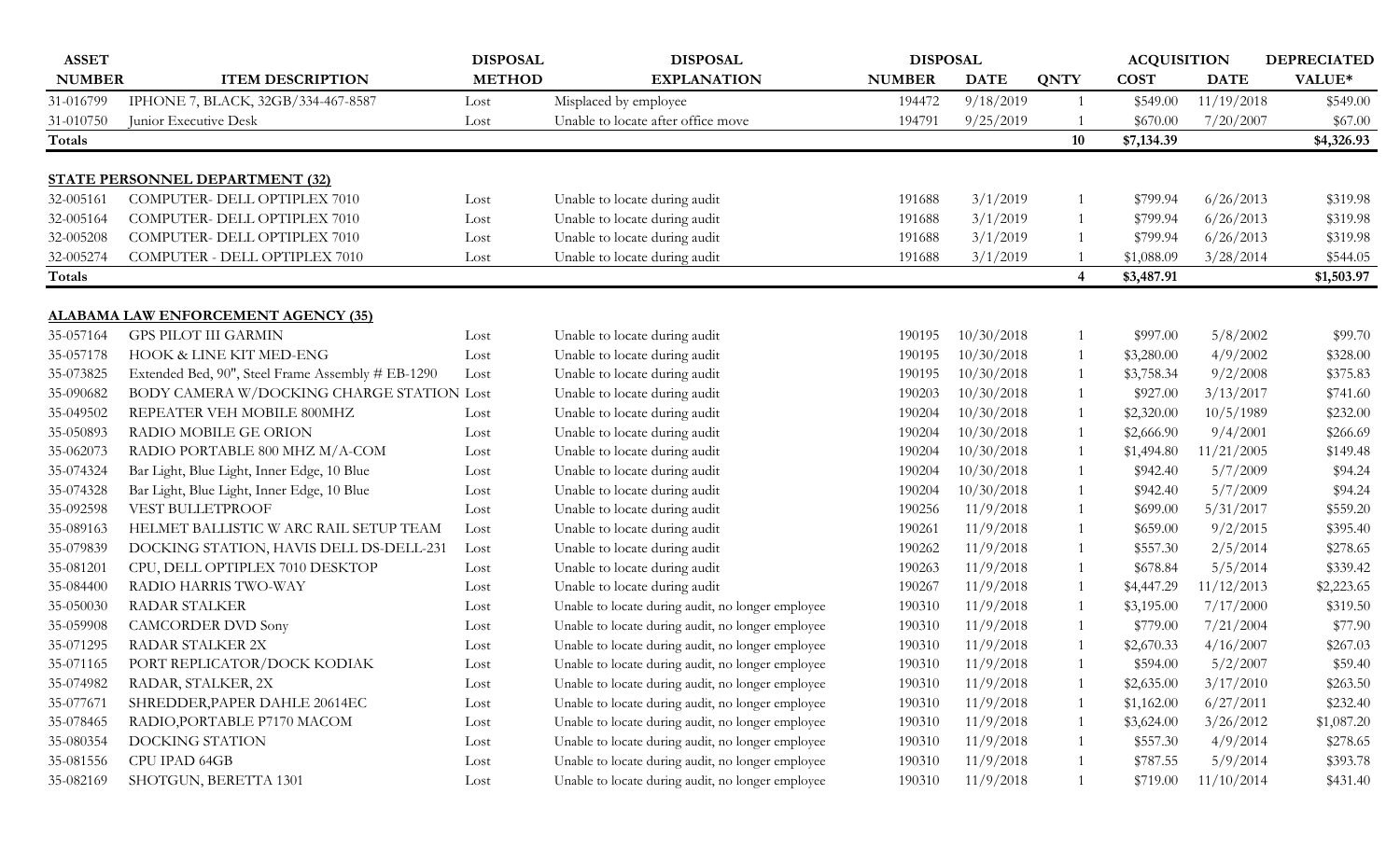| <b>ASSET</b>  |                                                          | <b>DISPOSAL</b> | <b>DISPOSAL</b>                                        | <b>DISPOSAL</b> |             |                | <b>ACQUISITION</b> |             | <b>DEPRECIATED</b> |
|---------------|----------------------------------------------------------|-----------------|--------------------------------------------------------|-----------------|-------------|----------------|--------------------|-------------|--------------------|
| <b>NUMBER</b> | <b>ITEM DESCRIPTION</b>                                  | <b>METHOD</b>   | <b>EXPLANATION</b>                                     | <b>NUMBER</b>   | <b>DATE</b> | <b>QNTY</b>    | <b>COST</b>        | <b>DATE</b> | VALUE*             |
| 35-082803     | CPU DELL LATITUDE 7440                                   | Lost            | Unable to locate during audit, no longer employee      | 190310          | 11/9/2018   | -1             | \$1,351.29         | 1/6/2015    | \$810.77           |
| 35-087536     | LIGHT KIT & CONSOLE HIDE-A-WAY                           | Lost            | Unable to locate during audit, no longer employee      | 190310          | 11/9/2018   |                | \$1,250.00         | 12/20/2001  | \$125.00           |
| 35-087056     | CPU DELL OPTIPLEX 780                                    | Lost            | Unable to locate during audit, no longer employee      | 190310          | 11/9/2018   |                | \$875.00           | 8/10/2010   | \$87.50            |
| 35-086425     | PROJECTOR DELL 1800 MP2 MULTIMEDIA                       | Lost            | Unable to locate during audit, no longer employee      | 190310          | 11/9/2018   | -1             | \$717.00           | 4/14/2008   | \$71.70            |
| 35-086935     | CPU DELL LATITUDE E7240                                  | Lost            | Unable to locate during audit, no longer employee      | 190310          | 11/9/2018   | -1             | \$2,267.82         | 6/30/2014   | \$1,133.91         |
| 35-084136     | RADIO MOTOROLA APX7500 HP DUAL BAND                      | Lost            | Unable to locate during audit, no longer employee      | 190310          | 11/9/2018   |                | \$6,949.91         | 10/1/2014   | \$4,169.95         |
| 35-084019     | CPU DELL LAPTOP LATITUDE E6510                           | Lost            | Unable to locate during audit, no longer employee      | 190310          | 11/9/2018   | -1             | \$1,353.00         | 12/14/2010  | \$270.60           |
| 35-084021     | CPU LAPTOP FUJITSU Q702                                  | Lost            | Unable to locate during audit, no longer employee      | 190310          | 11/9/2018   | $\overline{1}$ | \$1,750.45         | 6/28/2013   | \$700.18           |
| 35-084020     | CPU iPAD MINI APPLE                                      | Lost            | Unable to locate during audit, no longer employee      | 190310          | 11/9/2018   |                | \$423.57           | 8/5/2013    | \$169.43           |
| 35-090953     | BODY CAMERA W/DOCKING CHARGE STATION Destroyed           |                 | Fell off vest during traffic stop, ran over by traffic | 190311          | 11/9/2018   | -1             | \$927.00           | 3/13/2017   | \$741.60           |
| 35-087844     | HARD DRIVE TOSHIBA CANVIO 1TB                            | Stolen          | Theft of property from unlocked state vehicle          | 190313          | 11/9/2018   | -1             | \$52.25            | 8/17/2015   | \$31.35            |
| 35-088969     | CPU LATITUDE RUGGED 5404 CTO                             | Stolen          | Theft of property from unlocked state vehicle          | 190313          | 11/9/2018   |                | \$2,003.95         | 8/17/2015   | \$1,202.37         |
| 35-090267     | <b>TASER</b>                                             | Stolen          | Theft of property from unlocked state vehicle          | 190313          | 11/9/2018   | $\overline{1}$ | \$1,228.51         | 4/3/2017    | \$982.81           |
| 35-087123     | LIGHTS WARNING WHELEN NO 63 RED FLASHINLost              |                 | Unable to locate after consolidation                   | 190314          | 11/9/2018   | -1             | \$2,722.75         | 3/5/2012    | \$816.83           |
| 35-074462     | RECORDER, DVR 60GB, SAUL MIEROFF ELEC                    | Lost            | Unable to locate during audit                          | 190376          | 11/14/2018  |                | \$565.00           | 7/15/2009   | \$56.50            |
| 35-074890     | Sonar/GPS Chart Plotter, Lowrance LCX-112C / SEIZEI Lost |                 | Unable to locate during audit                          | 190376          | 11/14/2018  | $\overline{1}$ | \$2,300.00         | 2/23/2010   | \$230.00           |
| 35-087739     | <b>BALLISTICS VEST / CONCEALABLE CARRIER</b>             | Lost            | Unable to locate during audit                          | 190377          | 11/14/2018  | -1             | \$679.00           | 10/24/2016  | \$543.20           |
| 35-085097     | NIGHT VISION DEVICE                                      | Lost            | Unable to locate during audit                          | 190378          | 11/14/2018  |                | \$1,006.59         | 9/19/2008   | \$100.66           |
| 35-071173     | PORT REPLICATOR/DOCK KODIAK                              | Lost            | Unable to locate during audit                          | 190379          | 11/14/2018  | -1             | \$594.00           | 5/2/2007    | \$59.40            |
| 35-069357     | PISTOL, GLOCK 23 S/A .40 CALIBER GEN 4                   | Stolen          | Theft from state vehicle at officer residence          | 190380          | 11/14/2018  |                | \$409.00           | 8/7/2013    | \$163.60           |
| 35-083841     | VEST BALLISTIC PACA ALL IN ONE EXP 2016                  | Stolen          | Theft from state vehicle at officer residence          | 190380          | 11/14/2018  |                | \$519.89           | 9/30/2011   | \$103.98           |
| 35-088965     | CPU DELL LATITUDE RUGGED 5404 CTO                        | Stolen          | Theft from state vehicle at officer residence          | 190380          | 11/14/2018  |                | \$2,003.95         | 8/17/2015   | \$1,202.37         |
| 35-091741     | BODY CAMERA W/DOCKING CHARGE STATION Destroyed           |                 | Camera left on couch & dog chewed it up                | 190389          | 11/14/2018  |                | \$927.00           | 3/13/2017   | \$741.60           |
| 35-067321     | <b>TASER X26</b>                                         | Lost            | Unable to locate during audit                          | 190419          | 11/16/2018  |                | \$759.95           | 1/8/2007    | \$76.00            |
| 35-088479     | CAMERA BODY CAM KIT HD                                   | Lost            | Unable to locate during audit                          | 190419          | 11/16/2018  | -1             | \$428.95           | 3/31/2015   | \$257.37           |
| 35-089476     | TABLET MICROSOFT SURFACE PRO 4 64GB                      | Lost            | Unable to locate during audit                          | 190421          | 11/16/2018  |                | \$2,045.07         | 4/4/2016    | \$1,431.55         |
| 35-033704     | LIGHT BAR STROBE WHELEN                                  | Lost            | Unable to locate during audit                          | 190422          | 11/16/2018  | $\overline{1}$ | \$927.00           | 8/15/1989   | \$92.70            |
| 35-092117     | BODY CAMERA W/DOCKING CHARGE STATION Lost                |                 | Unable to locate during audit                          | 190422          | 11/16/2018  |                | \$927.00           | 3/13/2017   | \$741.60           |
| 35-049383     | REPEATER VEH MOBILE 800MHZ                               | Lost            | Unable to locate during audit                          | 190425          | 11/16/2018  |                | \$2,320.00         | 9/14/1999   | \$232.00           |
| 35-088228     | CAMERA BODY CAM KIT HD                                   | Lost            | Turned in when quit working; unable to locate          | 190429          | 11/16/2018  |                | \$428.95           | 3/30/2015   | \$42.90            |
| 35-062111     | RADIO PORTABLE 800 MHZ M/A-COM                           | Lost            | Unable to locate during audit                          | 190430          | 11/16/2018  |                | \$1,494.80         | 11/21/2005  | \$149.48           |
| 35-049019     | RADIO BASE GE ECIRSSON                                   | Lost            | Unable to locate during audit                          | 190432          | 11/16/2018  |                | \$6,631.00         | 10/5/1998   | \$663.10           |
| 35-049114     | REPEATER VEH MOBILE 800MHZ                               | Lost            | Unable to locate during audit                          | 190432          | 11/16/2018  |                | \$2,320.00         | 10/5/1989   | \$232.00           |
| 35-049167     | REPEATER VEH MOBILE 800MHZ                               | Lost            | Unable to locate during audit                          | 190432          | 11/16/2018  |                | \$2,320.00         | 9/14/1999   | \$232.00           |
| 35-049269     | REPEATER VEH MOBILE 800MHZ                               | Lost            | Unable to locate during audit                          | 190432          | 11/16/2018  |                | \$2,320.00         | 9/14/1999   | \$232.00           |
| 35-049400     | REPEATER VEH MOBILE 800MHZ                               | Lost            | Unable to locate during audit                          | 190432          | 11/16/2018  |                | \$2,320.00         | 9/14/1999   | \$232.00           |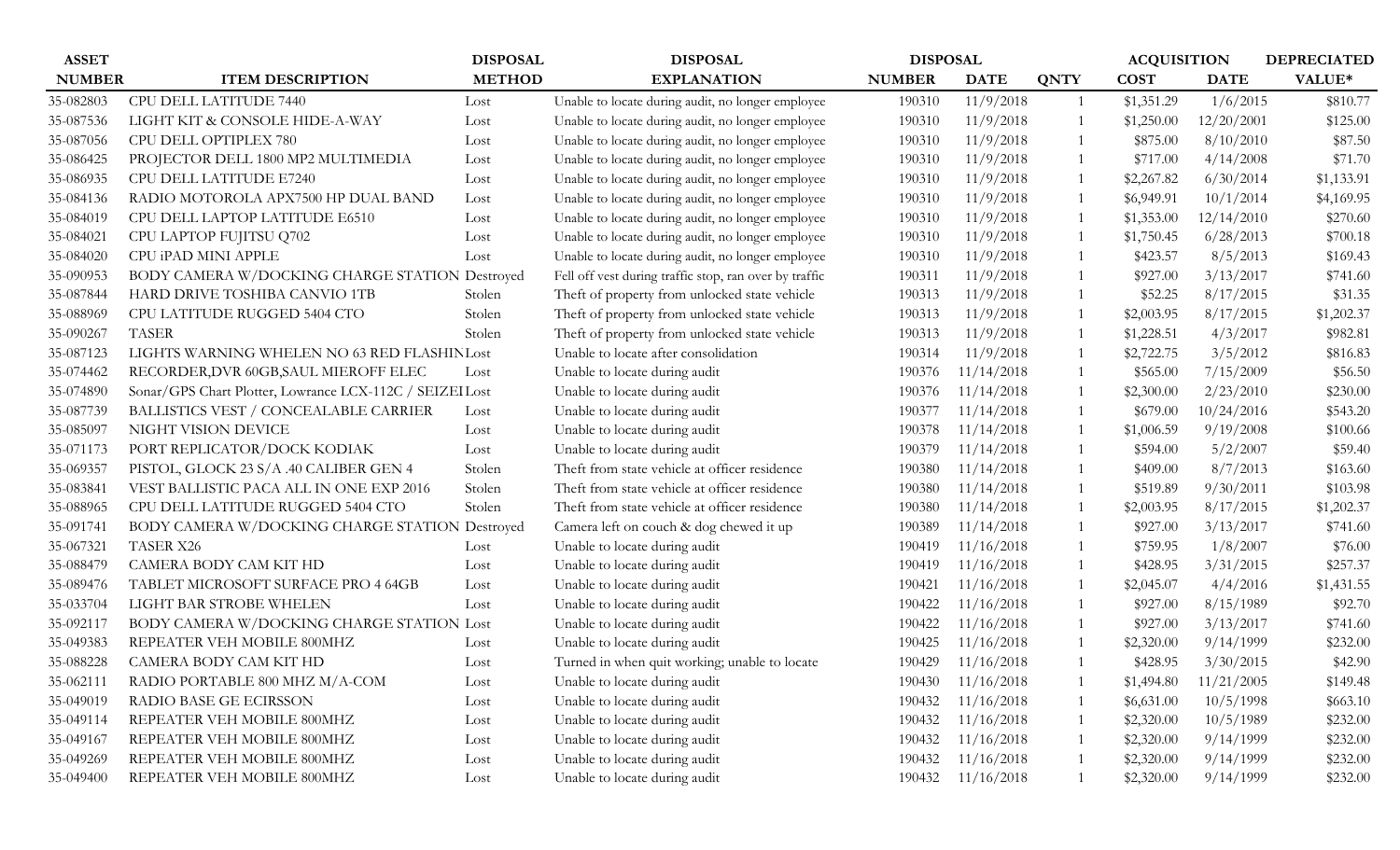| <b>ASSET</b>  |                                                | <b>DISPOSAL</b> | <b>DISPOSAL</b>               | <b>DISPOSAL</b> |             |             | <b>ACQUISITION</b> |             | <b>DEPRECIATED</b> |
|---------------|------------------------------------------------|-----------------|-------------------------------|-----------------|-------------|-------------|--------------------|-------------|--------------------|
| <b>NUMBER</b> | <b>ITEM DESCRIPTION</b>                        | <b>METHOD</b>   | <b>EXPLANATION</b>            | <b>NUMBER</b>   | <b>DATE</b> | <b>QNTY</b> | <b>COST</b>        | <b>DATE</b> | VALUE*             |
| 35-049494     | REPEATER VEH MOBILE 800MHZ                     | Lost            | Unable to locate during audit | 190432          | 11/16/2018  |             | \$2,320.00         | 10/15/1989  | \$232.00           |
| 35-057096     | RADIO BASE STATION GE                          | Lost            | Unable to locate during audit | 190432          | 11/16/2018  |             | \$1,500.00         | 3/5/2002    | \$150.00           |
| 35-061360     | RADIO MOBILE M/A-COM MAHG-SHHXX                | Lost            | Unable to locate during audit | 190432          | 11/16/2018  |             | \$1,454.40         | 9/27/2005   | \$145.44           |
| 35-061444     | RADIO MOBILE M/A-COM MAHG-SHHXX                | Lost            | Unable to locate during audit | 190432          | 11/16/2018  |             | \$1,454.40         | 9/27/2005   | \$145.44           |
| 35-062355     | RADIO PORTABLE 800 MHZ M/A-COM                 | Lost            | Unable to locate during audit | 190432          | 11/16/2018  |             | \$3,013.65         | 11/28/2005  | \$301.37           |
| 35-062666     | REPEATER 800 MHZ PY-SVR-2008WA                 | Lost            | Unable to locate during audit | 190432          | 11/16/2018  |             | \$1,663.80         | 11/30/2005  | \$166.38           |
| 35-063445     | CONSOLE RADIO VEGA C-1616                      | Lost            | Unable to locate during audit | 190432          | 11/16/2018  |             | \$3,106.24         | 3/21/2006   | \$310.62           |
| 35-071654     | RADIO MOBILE MA/COMM M7100-IP                  | Lost            | Unable to locate during audit | 190432          | 11/16/2018  |             | \$3,505.20         | 5/21/2007   | \$350.52           |
| 35-071663     | RADIO MOBILE MA/COMM M7100-IP                  | Lost            | Unable to locate during audit | 190432          | 11/16/2018  |             | \$3,505.20         | 5/22/2007   | \$350.52           |
| 35-072154     | RADIO MOBILE 800 MHZ M/A-COMM                  | Lost            | Unable to locate during audit | 190432          | 11/16/2018  |             | \$2,671.40         | 9/14/2007   | \$267.14           |
| 35-073533     | Radio, Desktop, Base, w/Tone Remote, M/A Com   | Lost            | Unable to locate during audit | 190432          | 11/16/2018  |             | \$1,298.70         | 4/11/2006   | \$129.87           |
| 35-073724     | Radio, Mobile, M/A-COM M7100-IP, MAHG-SHHXX    | Lost            | Unable to locate during audit | 190432          | 11/16/2018  |             | \$3,505.71         | 8/28/2008   | \$350.57           |
| 35-074658     | RADIO, MA-COM MOBILE M7100-IP 136-174 MHZ      | Lost            | Unable to locate during audit | 190432          | 11/16/2018  |             | \$3,659.47         | 9/18/2009   | \$365.95           |
| 35-075112     | RADIO, HAM BAND, YAESU FT897D                  | Lost            | Unable to locate during audit | 190432          | 11/16/2018  |             | \$1,503.76         | 7/1/2010    | \$150.38           |
| 35-077904     | RADIO, MOBILE M7100IP HARRIS                   | Lost            | Unable to locate during audit | 190432          | 11/16/2018  |             | \$3,624.00         | 3/23/2012   | \$1,087.20         |
| 35-077911     | RADIO, MOBILE M7100IP HARRIS                   | Lost            | Unable to locate during audit | 190432          | 11/16/2018  |             | \$3,624.00         | 3/23/2012   | \$1,087.20         |
| 35-077953     | RADIO, PORTABLE P7170 MACOM                    | Lost            | Unable to locate during audit | 190432          | 11/16/2018  |             | \$3,624.00         | 3/26/2012   | \$1,087.20         |
| 35-078416     | RADIO, PORTABLE P7170 MACOM                    | Lost            | Unable to locate during audit | 190432          | 11/16/2018  |             | \$3,624.00         | 3/26/2012   | \$1,087.20         |
| 35-078423     | RADIO, PORTABLE P7170 MACOM                    | Lost            | Unable to locate during audit | 190432          | 11/16/2018  |             | \$3,624.00         | 3/26/2012   | \$1,087.20         |
| 35-078436     | RADIO, PORTABLE P7170 MACOM                    | Lost            | Unable to locate during audit | 190432          | 11/16/2018  |             | \$3,624.00         | 3/26/2012   | \$1,087.20         |
| 35-078444     | RADIO, PORTABLE P7170 MACOM                    | Lost            | Unable to locate during audit | 190432          | 11/16/2018  |             | \$3,624.00         | 3/26/2012   | \$1,087.20         |
| 35-078474     | RADIO, PORTABLE P7170 MACOM                    | Lost            | Unable to locate during audit | 190432          | 11/16/2018  |             | \$3,624.00         | 3/26/2012   | \$1,087.20         |
| 35-078526     | RADIO, PORTABLE P7170 MACOM                    | Lost            | Unable to locate during audit | 190432          | 11/16/2018  |             | \$3,624.00         | 3/26/2012   | \$1,087.20         |
| 35-078565     | RADIO, PORTABLE P7170 MACOM                    | Lost            | Unable to locate during audit | 190432          | 11/16/2018  |             | \$3,624.00         | 3/26/2012   | \$1,087.20         |
| 35-078591     | RADIO, PORTABLE P7170 MACOM                    | Lost            | Unable to locate during audit | 190432          | 11/16/2018  |             | \$3,624.00         | 3/26/2012   | \$1,087.20         |
| 35-078594     | RADIO, PORTABLE P7170 MACOM                    | Lost            | Unable to locate during audit | 190432          | 11/16/2018  |             | \$3,624.00         | 3/26/2012   | \$1,087.20         |
| 35-078596     | RADIO, PORTABLE P7170 MACOM                    | Lost            | Unable to locate during audit | 190432          | 11/16/2018  |             | \$3,624.00         | 3/26/2012   | \$1,087.20         |
| 35-078598     | RADIO, PORTABLE P7170 MACOM                    | Lost            | Unable to locate during audit | 190432          | 11/16/2018  |             | \$3,624.00         | 3/26/2012   | \$1,087.20         |
| 35-079432     | MULTIPLEXER, INTRAPLEX ACS T1 MUX AC RJ48(Lost |                 | Unable to locate during audit | 190432          | 11/16/2018  |             | \$3,476.50         | 4/23/2013   | \$1,390.60         |
| 35-079494     | CPU, HP ELITEBOOK 8570P LAPTOP                 | Lost            | Unable to locate during audit | 190432          | 11/16/2018  |             | \$1,465.85         | 5/30/2013   | \$586.34           |
| 35-080102     | DOCKING STATION, HAVIS DELL DS-DELL-231        | Lost            | Unable to locate during audit | 190432          | 11/16/2018  |             | \$557.30           | 3/7/2014    | \$278.65           |
| 35-080269     | DOCKING STATION, HAVIS DELL DS-DELL-231        | Lost            | Unable to locate during audit | 190432          | 11/16/2018  |             | \$557.30           | 4/9/2014    | \$278.65           |
| 35-088864     | DOCKING STATION HAVIS                          | Lost            | Unable to locate during audit | 190432          | 11/16/2018  |             | \$557.30           | 6/16/2015   | \$334.38           |
| 35-088135     | CAMERA BODY CAM KIT HD                         | Lost            | Unable to locate during audit | 190434          | 11/16/2018  |             | \$428.95           | 3/26/2015   | \$257.37           |
| 35-078634     | System, Cricket DVR Model Ce-CRK-16            | Lost            | Unable to locate during audit | 190436          | 11/16/2018  |             | \$1,188.40         | 5/22/2012   | \$356.52           |
| 35-067327     | TASER X26                                      | Lost            | Unable to locate during audit | 190437          | 11/16/2018  |             | \$759.95           | 1/8/2007    | \$76.00            |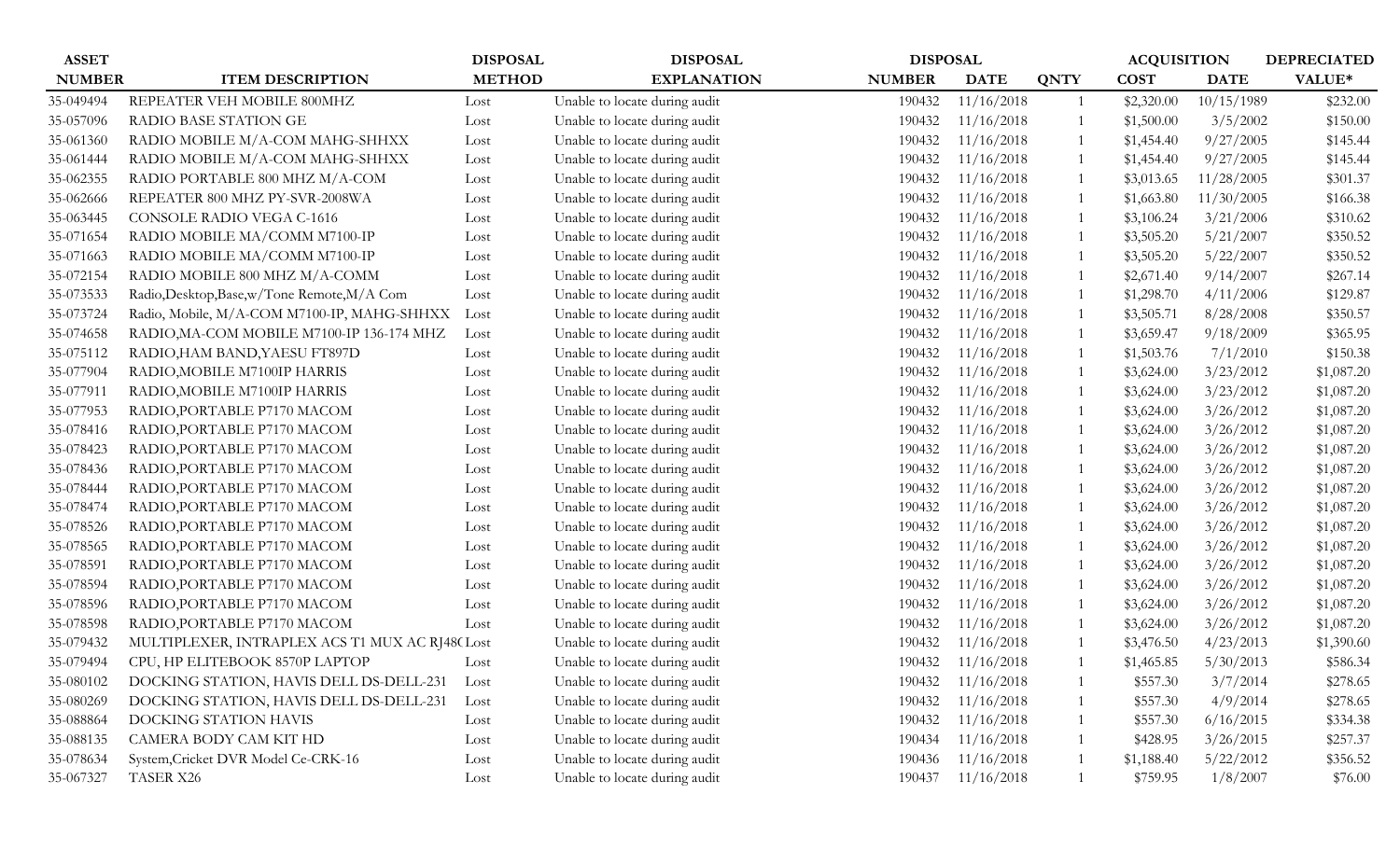| <b>ASSET</b>  |                                                | <b>DISPOSAL</b> | <b>DISPOSAL</b>                             | <b>DISPOSAL</b> |             |                | <b>ACQUISITION</b> |             | <b>DEPRECIATED</b> |
|---------------|------------------------------------------------|-----------------|---------------------------------------------|-----------------|-------------|----------------|--------------------|-------------|--------------------|
| <b>NUMBER</b> | <b>ITEM DESCRIPTION</b>                        | <b>METHOD</b>   | <b>EXPLANATION</b>                          | <b>NUMBER</b>   | <b>DATE</b> | <b>QNTY</b>    | <b>COST</b>        | <b>DATE</b> | VALUE*             |
| 35-073736     | CRASH DATA RETRIEVAL SYSTEM                    | Lost            | Unable to locate during audit               | 190438          | 11/16/2018  | -1             | \$4,412.50         | 8/28/2008   | \$441.25           |
| 35-081472     | CPU, DELL TABLET VENUE 11 PRO                  | Lost            | Unable to locate during audit               | 190439          | 11/16/2018  | $\overline{1}$ | \$464.28           | 4/7/2014    | \$789.00           |
| 35-073940     | CPU, Laptop, Panasonic, Toughbook CF-52        | Lost            | Unable to locate during audit               | 190440          | 11/16/2018  | -1             | \$1,578.00         | 9/19/2008   | \$157.80           |
| 35-087012     | PHONE SYSTEM PREMIER W/ 2 MICROPHONES          | Lost            | Unable to locate during audit               | 190441          | 11/16/2018  | $\overline{1}$ | \$856.93           | 8/11/2004   | \$85.69            |
| 35-087094     | VAULT TRUCK WEAPON                             | Lost            | Unable to locate during audit               | 190441          | 11/16/2018  | $\overline{1}$ | \$1,675.00         | 9/19/2011   | \$335.00           |
| 35-087150     | SURVEILLANCE SYSTEM LOREX 4 CHANNEL 500GB Lost |                 | Unable to locate during audit               | 190441          | 11/16/2018  | $\mathbf{1}$   | \$682.85           | 6/26/2012   | \$204.86           |
| 35-087697     | BONDING DEVICE CELLULAR TERADEK                | Lost            | Unable to locate during audit               | 190441          | 11/16/2018  | $\overline{1}$ | \$2,490.00         | 1/5/2015    | \$1,494.00         |
| 35-087693     | ENCODER COMPOSITE 10/100                       | Lost            | Unable to locate during audit               | 190441          | 11/16/2018  | 1              | \$1,090.00         | 1/5/2015    | \$654.00           |
| 35-078000     | RADIO, PORTABLE P7170 MACOM                    | Lost            | Unable to locate during audit               | 190443          | 11/16/2018  | -1             | \$3,624.00         | 3/26/2012   | \$1,087.20         |
| 35-085330     | PISTOL, GLOCK 22                               | Lost            | Unable to locate during audit               | 190443          | 11/16/2018  | $\overline{1}$ | \$409.00           | 8/9/2010    | \$40.90            |
| 35-032550     | RADIO MOBILE GE DELTA                          | Lost            | Unable to locate during audit               | 190444          | 11/16/2018  | -1             | \$1,510.00         | 10/15/1989  | \$151.00           |
| 35-047103     | RADIO MOBILE GE ORION                          | Lost            | Unable to locate during audit               | 190444          | 11/16/2018  | -1             | \$1,800.00         | 7/28/1989   | \$180.00           |
| 35-061429     | RADIO MOBILE M/A-COM MAHG-SHHXX                | Lost            | Unable to locate during audit               | 190444          | 11/16/2018  | -1             | \$1,454.40         | 9/27/2005   | \$145.44           |
| 35-062557     | REPEATER 800 MHZ PY-SVR-2008WA                 | Lost            | Unable to locate during audit               | 190444          | 11/16/2018  | $\overline{1}$ | \$1,663.80         | 11/30/2005  | \$166.38           |
| 35-070466     | PORT REPLICATOR / DOCK KODIAK                  | Lost            | Unable to locate during audit               | 190444          | 11/16/2018  | -1             | \$594.00           | 1/24/2007   | \$59.40            |
| 35-077103     | DOCKING STATION HAVIS CF19                     | Lost            | Unable to locate during audit               | 190444          | 11/16/2018  | $\overline{1}$ | \$983.15           | 5/11/2011   | \$196.63           |
| 35-078289     | SCANNER BARCODE ROTATING HEAD                  | Lost            | Unable to locate during audit               | 190444          | 11/16/2018  | -1             | \$1,795.00         | 2/28/2012   | \$538.50           |
| 35-078957     | RADAR, STALKER 2X                              | Lost            | Unable to locate during audit               | 190444          | 11/16/2018  | $\overline{1}$ | \$2,762.50         | 8/17/2012   | \$828.75           |
| 35-079006     | <b>RADAR</b>                                   | Lost            | Unable to locate during audit               | 190444          | 11/16/2018  | -1             | \$2,762.50         | 8/20/2012   | \$828.75           |
| 35-079886     | DOCKING STATION, HAVIS DELL DS-DELL-231        | Lost            | Unable to locate during audit               | 190444          | 11/16/2018  |                | \$557.30           | 2/5/2014    | \$278.65           |
| 35-080012     | DOCKING STATION, HAVIS DELL DS-DELL-231        | Lost            | Unable to locate during audit               | 190444          | 11/16/2018  | -1             | \$557.30           | 3/6/2014    | \$278.65           |
| 35-080355     | DOCKING STATION, HAVIS DELL DS-DELL-231        | Lost            | Unable to locate during audit               | 190444          | 11/16/2018  | -1             | \$557.30           | 4/9/2014    | \$278.65           |
| 35-069319     | PISTOL, GLOCK 23 S/A .40 CALIBER GEN 4         | Lost            | Unable to locate during audit               | 190475          | 11/16/2018  | $\overline{1}$ | \$409.00           | 8/7/2013    | \$163.60           |
| 35-085624     | TRAILER TANDEUM AXLE EZ LOADER                 | Stolen          | Theft of property from marina parking lot   | 191139          | 1/15/2019   | $\overline{1}$ | \$1,878.00         | 12/9/1996   | \$187.80           |
| 35-091634     | BODY CAMERA W/DOCKING CHARGE STATION Lost      |                 | Lost during out of town motor detail        | 191407          | 2/12/2019   | -1             | \$927.00           | 3/18/2017   | \$741.60           |
| 35-083171     | RIFLE SMITH & WESSON 81100/MP15                | Stolen          | Burglary from state vehicle                 | 191961          | 3/25/2019   | 1              | \$888.25           | 9/30/2013   | \$355.30           |
| 35-083173     | SHOTGUN REMINGTON 1187 12GA                    | Stolen          | Burglary from state vehicle                 | 191961          | 3/25/2019   | $\overline{1}$ | \$678.47           | 6/24/2009   | \$67.85            |
| 35-089240     | Vest Trauma KDH Defense STD111A                | Stolen          | Burglary from state vehicle                 | 191961          | 3/25/2019   | -1             | \$1,294.54         | 10/14/2015  | \$906.18           |
| 35-092557     | <b>GPS COVERT STEALTH</b>                      | Lost            | Lost during undercover operation            | 192750          | 5/23/2019   | 1              | \$1,505.92         | 5/17/2017   | \$1,204.74         |
| 35-092561     | <b>GPS COVERT STEALTH</b>                      | Lost            | Unable to locate after undercover op        | 193027          | 6/14/2019   |                | \$1,505.92         | 5/17/2017   | \$1,204.74         |
| 35-059536     | CHAIR HIGH BACK INTENSIVE USE                  | Destroyed       | Broken/destroyed due to hazardous mold      | 193529          | 8/12/2019   | -1             | \$960.00           | 5/25/2004   | \$96.00            |
| 35-089174     | TRAILER 5 X 10 SINGLE AXLE BLK                 | Stolen          | Burglary from locked fence at office        | 193531          | 7/23/2019   |                | \$799.00           | 5/12/2006   | \$79.90            |
| 35-081459     | HARDDRIVE, GFORCE3 MINI 1TB HARDDRIVE          | Lost            | Unable to locate during inventory check     | 193648          | 7/31/2019   |                | \$453.67           | 4/1/2014    | \$226.84           |
| 35-062912     | <b>GPS GARMIN QUEST 2</b>                      | Lost            | Unable to locate during inventory check     | 193751          | 8/22/2019   |                | \$551.23           | 1/23/2006   | \$55.12            |
| 35-093898     | KIT LASER TRAJECTORY CRIME SCENE RECONSTRILost |                 | Unable to locate during transfer transition | 193865          | 8/15/2019   | -1             | \$548.35           | 4/19/2010   | \$54.84            |
| 35-094895     | LIGHT KIT PLUS W/HARD CARRY CASE               | Lost            | Unable to locate during transfer transition | 193865          | 8/15/2019   |                | \$2,298.00         | 6/28/2010   | \$229.80           |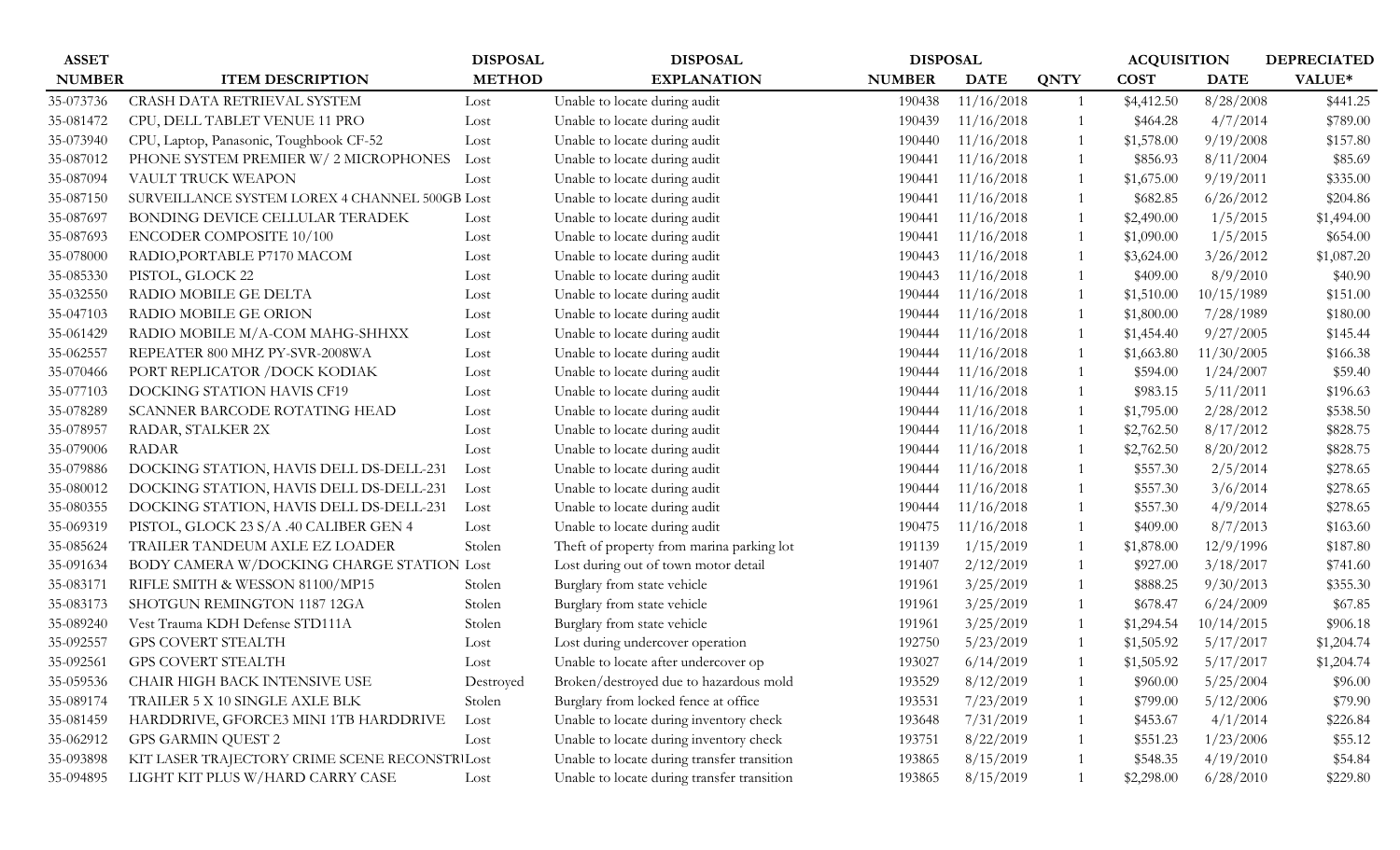| <b>ASSET</b>  |                                            | <b>DISPOSAL</b> | <b>DISPOSAL</b>                                   | <b>DISPOSAL</b> |             |                | <b>ACQUISITION</b> |             | <b>DEPRECIATED</b> |
|---------------|--------------------------------------------|-----------------|---------------------------------------------------|-----------------|-------------|----------------|--------------------|-------------|--------------------|
| <b>NUMBER</b> | <b>ITEM DESCRIPTION</b>                    | <b>METHOD</b>   | <b>EXPLANATION</b>                                | <b>NUMBER</b>   | <b>DATE</b> | <b>QNTY</b>    | <b>COST</b>        | <b>DATE</b> | VALUE*             |
| 35-090625     | BODY CAMERA W/DOCKING CHARGE STATION Lost  |                 | Fell off uniform during normal duty               | 194118          | 8/22/2019   | 1              | \$927.00           | 3/13/2017   | \$741.60           |
| 35-060084     | PRESSURE WASHER GAS HAUSFELD-CAMPBELL Lost |                 | Broken, sent to shop for repair                   | 194121          | 8/22/2019   | 1              | \$505.69           | 8/26/2004   | \$50.57            |
| 35-083270     | TASER TA26012                              | Lost            | Unable to locate following death of employee      | 194122          | 8/22/2019   | 1              | \$796.08           | 8/5/2010    | \$79.61            |
| 35-088575     | CAMERA BODY CAM KIT HD                     | Lost            | Unabale to locate after deployment                | 194129          | 8/22/2019   | $\overline{1}$ | \$428.95           | 4/1/2015    | \$257.37           |
| 35-018859     | SCREENER, SIGHT-SCREENER VISIO             | Lost            | Service vendor removed items from DL office       | 194131          | 8/26/2019   |                | \$520.00           | 5/15/1989   | \$52.00            |
| Totals        |                                            |                 |                                                   |                 |             | 137            | \$245,257.46       |             | \$66,890.28        |
|               |                                            |                 |                                                   |                 |             |                |                    |             |                    |
|               | Department of Revenue (40)                 |                 |                                                   |                 |             |                |                    |             |                    |
| 40-086894     | APPLE iPHONE 7                             | Stolen          | Burglary from employee vehicle at school          | 191315          | 1/25/2019   | $\mathbf{1}$   | \$199.99           | 11/1/2018   | \$199.99           |
| 40-086892     | APPLE iPHONE 7                             | Destroyed       | Tech Member Dropped Phone & Cracked               | 192119          | 4/12/2019   | $\mathbf{1}$   | \$199.99           | 11/1/2018   | \$199.99           |
| 40-084506     | APPLE iPHONE 6 PLUS 16GB                   | Lost            | Dropped and ran over                              | 192320          | 5/1/2019    |                | \$199.99           | 5/21/2015   | \$119.99           |
| Totals        |                                            |                 |                                                   |                 |             | $\mathbf{3}$   | \$599.97           |             | \$519.97           |
|               | Alabama State Senate (41)                  |                 |                                                   |                 |             |                |                    |             |                    |
| 41-004189     | VPN Concentrator                           | Lost            | Unable to locate after office remodel             | 194837          | 9/30/2019   | -1             | \$15,264.00        | 9/16/2003   | \$1,526.40         |
| 41-004190     | <b>Cisco 3725</b>                          | Lost            | Unable to locate after office remodel             | 194837          | 9/30/2019   | 1              | \$7,847.00         | 9/16/2003   | \$784.70           |
| 41-004718     | ASA 5540 Appliance w/sw 500 VPN Peers      | Lost            | Unable to locate after office remodel             | 194837          | 9/30/2019   |                | \$9,500.20         | 11/16/2009  | \$950.02           |
| 41-004719     | ASA 5540 Appliance w/sw 500 VPN Peers      | Lost            | Unable to locate after office remodel             | 194837          | 9/30/2019   |                | \$9,500.20         | 11/16/2009  | \$950.02           |
| Totals        |                                            |                 |                                                   |                 |             | $\overline{4}$ | \$42,111.40        |             | \$4,211.14         |
|               |                                            |                 |                                                   |                 |             |                |                    |             |                    |
|               | <b>Retirement Systems of Alabama (42)</b>  |                 |                                                   |                 |             |                |                    |             |                    |
| 42-003593     | POWER SUPPLY-UNINTERRUPTABLE               | Lost            | Obsolete & unable to locate during internal audit | 190467          | 11/16/2018  |                | \$920.00           | 4/8/1998    | \$92.00            |
| 42-004660     | <b>MONITOR-17" FLAT</b>                    | Lost            | Obsolete & unable to locate during internal audit | 190467          | 11/16/2018  | 1              | \$699.00           | 4/29/2002   | \$69.90            |
| 42-005167     | <b>MONITOR-19" FLAT</b>                    | Lost            | Obsolete & unable to locate during internal audit | 190467          | 11/16/2018  | 1              | \$516.76           | 7/29/2004   | \$51.68            |
| 42-005309     | <b>MONITOR-19" FLAT</b>                    | Lost            | Obsolete & unable to locate during internal audit | 190467          | 11/16/2018  | 1              | \$500.00           | 12/1/2004   | \$50.00            |
| 42-005534     | RADIO-2 WAY, 4W, 16 CH.                    | Lost            | Obsolete & unable to locate during internal audit | 190467          | 11/16/2018  | 1              | \$625.00           | 1/19/2006   | \$62.50            |
| 42-006089     | <b>SCANNER</b>                             | Lost            | Obsolete & unable to locate during internal audit | 190467          | 11/16/2018  | 1              | \$1,944.36         | 10/3/2008   | \$194.44           |
| 42-006674     | SWITCH 8P CATALYST                         | Lost            | Obsolete & unable to locate during internal audit | 190467          | 11/16/2018  | 1              | \$823.05           | 10/16/2009  | \$82.31            |
| 42-007583     | <b>SWITCH</b>                              | Lost            | Obsolete & unable to locate during internal audit | 190467          | 11/16/2018  |                | \$1,350.34         | 2/27/2013   | \$540.14           |
| Totals        |                                            |                 |                                                   |                 |             | 8              | \$7,378.51         |             | \$1,142.95         |
|               | <b>ALABAMA STATE PORT AUTHORITY (47)</b>   |                 |                                                   |                 |             |                |                    |             |                    |
| 47-009756     | TAMPER, INGERSOLL RAND M#341, SL           | Lost            | Unable to locate during audit                     | 190705          | 12/12/2018  | 1              | \$1,182.65         | 11/1/1991   | \$118.27           |
| 47-011849     | HAMMER, BOSCH M# 11232EVS 1 1/             | Lost            | Unable to locate during audit                     | 190705          | 12/12/2018  | 1              | \$520.00           | 6/1/1998    | \$52.00            |
| 47-011197     | TESTER, EA3PEN A/C VOLT AMP RE             | Lost            | Unable to locate during audit                     | 191547          | 2/15/2019   | 1              | \$4,267.00         | 10/1/1995   | \$426.70           |
| 47-011878     | TESTER, LAKESHORE M100 DIGITAL             | Lost            | Unable to locate during audit                     | 191547          | 2/15/2019   | 1              | \$1,250.00         | 6/1/1998    | \$125.00           |
|               |                                            |                 |                                                   |                 |             |                |                    |             |                    |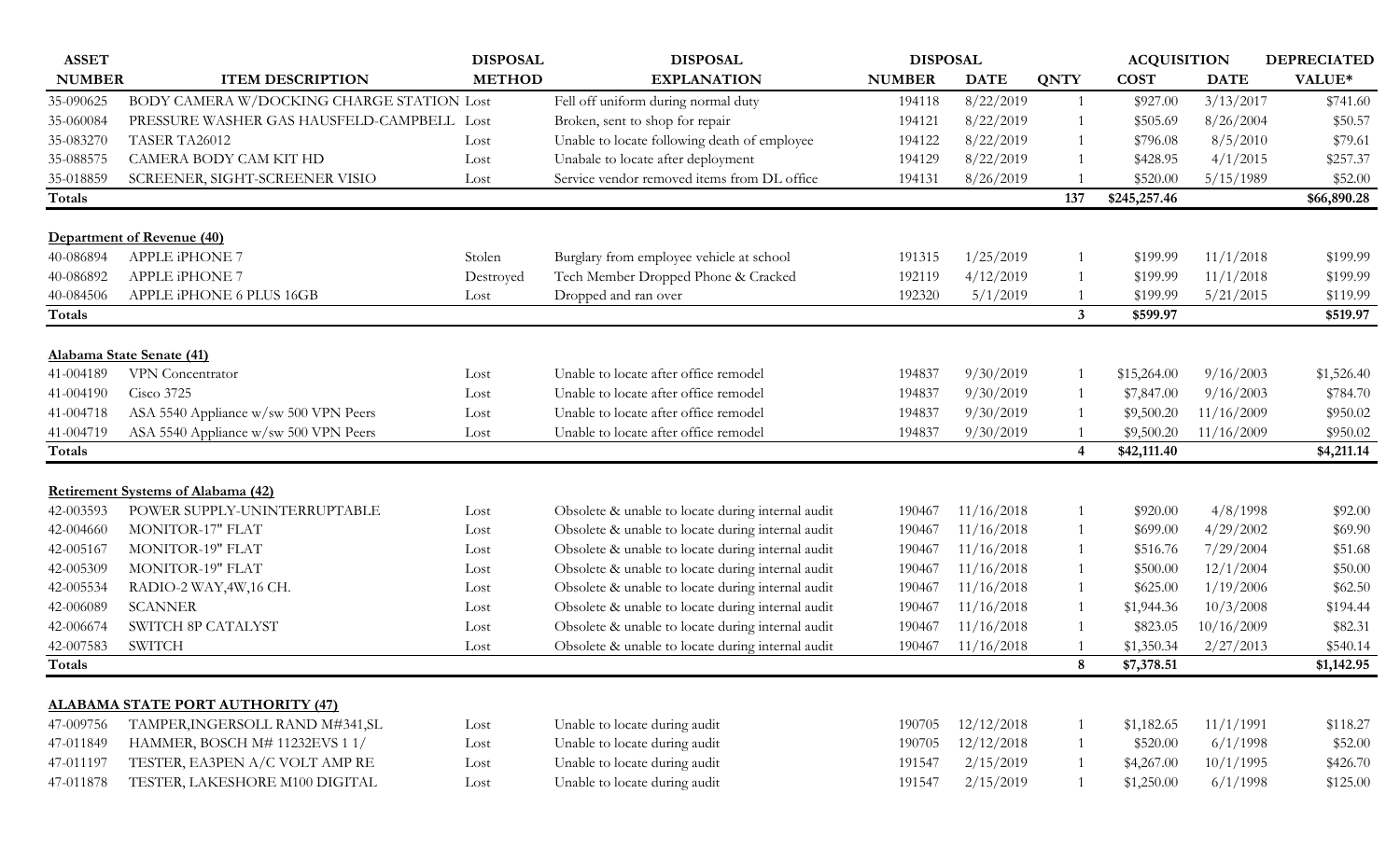| <b>ASSET</b>  |                                   | <b>DISPOSAL</b> | <b>DISPOSAL</b>                           | <b>DISPOSAL</b> |             |                | <b>ACQUISITION</b> |             | <b>DEPRECIATED</b> |
|---------------|-----------------------------------|-----------------|-------------------------------------------|-----------------|-------------|----------------|--------------------|-------------|--------------------|
| <b>NUMBER</b> | <b>ITEM DESCRIPTION</b>           | <b>METHOD</b>   | <b>EXPLANATION</b>                        | <b>NUMBER</b>   | <b>DATE</b> | <b>QNTY</b>    | <b>COST</b>        | <b>DATE</b> | VALUE*             |
| 47-032223     | WRENCH SET 1/4-2 1200-80 PROTO    | Lost            | Unable to locate during audit             | 191547          | 2/15/2019   | -1             | \$928.03           | 9/22/2000   | \$92.80            |
| 47-030051     | PROCESS CALIBRATOR                | Lost            | Unable to locate during audit             | 191547          | 2/15/2019   | $\mathbf{1}$   | \$956.00           | 10/23/2014  | \$573.60           |
| 47-029914     | <b>COMPUTER MONITOR</b>           | Lost            | Unable to locate during audit             | 191945          | 3/22/2019   |                | \$690.00           | 12/5/2013   | \$345.00           |
| 47-030043     | SHIPLOADER REMOTE CONTROL         | Lost            | Unable to locate during audit             | 191945          | 3/22/2019   | $\mathbf{1}$   | \$13,900.00        | 9/15/2013   | \$5,560.00         |
| 47-030055     | SHIPLOADER REMOTE BATTERY CHARGER | Lost            | Unable to locate during audit             | 191945          | 3/22/2019   | -1             | \$708.66           | 9/15/2013   | \$283.46           |
| 47-032959     | <b>RADIO</b>                      | Lost            | Unable to locate during internal audit    | 194371          | 9/12/2019   | -1             | \$2,711.88         | 1/10/2005   | \$271.19           |
| 47-033391     | <b>RADIO</b>                      | Lost            | Unable to locate during internal audit    | 194371          | 9/12/2019   | 1              | \$1,699.04         | 1/8/2007    | \$169.90           |
| 47-032982     | <b>RADIO CHARGER</b>              | Lost            | Mistakenly thrown away during clean up    | 194527          | 9/18/2019   | -1             | \$517.50           | 12/6/2004   | \$51.75            |
| 47-033397     | <b>RADIO</b>                      | Lost            | Mistakenly thrown away during clean up    | 194527          | 9/18/2019   | 1              | \$1,699.04         | 1/8/2007    | \$169.90           |
| 47-033520     | <b>SPRAYER</b>                    | Lost            | Mistakenly thrown away during clean up    | 194527          | 9/18/2019   | -1             | \$1,575.00         | 6/8/2007    | \$157.50           |
| 47-007473     | JACK, TRANS. WALKER MODEL 93716,  | Lost            | Contractor disposed of during clean-up    | 194809          | 9/25/2019   | 1              | \$778.47           | 12/1/1980   | \$77.85            |
| 47-009097     | <b>HAIGHT PUMP</b>                | Lost            | Contractor disposed of during clean-up    | 194809          | 9/25/2019   | $\overline{1}$ | \$509.99           | 11/1/1989   | \$51.00            |
| 47-009321     | JACK, TRANSMISSION BLACKHAWK,     | Lost            | Contractor disposed of during clean-up    | 194809          | 9/25/2019   | $\overline{1}$ | \$950.00           | 9/1/1990    | \$95.00            |
| 47-009787     | OIL PUMP ARO 662008E HNDL & 3/    | Lost            | Contractor disposed of during clean-up    | 194809          | 9/25/2019   | $\overline{1}$ | \$786.48           | 12/1/1991   | \$78.65            |
| 47-011387     | BATTERY CHARGER, ASSOCIATED M#    | Lost            | Contractor disposed of during clean-up    | 194809          | 9/25/2019   | $\overline{1}$ | \$578.86           | 8/1/1996    | \$57.89            |
| 47-033217     | <b>TRANSMISSION JACK</b>          | Lost            | Contractor disposed of during clean-up    | 194809          | 9/25/2019   | -1             | \$2,038.15         | 12/28/2005  | \$203.82           |
| 47-033288     | <b>BATTERY CHARGER</b>            | Lost            | Contractor disposed of during clean-up    | 194809          | 9/25/2019   | $\overline{1}$ | \$544.00           | 5/16/2006   | \$54.40            |
| 47-033438     | TRACTOR PLOW                      | Lost            | Contractor disposed of during clean-up    | 194809          | 9/25/2019   | $\overline{1}$ | \$850.00           | 12/4/2006   | \$85.00            |
| 47-033652     | <b>BOXBLADE</b>                   | Lost            | Contractor disposed of during clean-up    | 194809          | 9/25/2019   | $\overline{1}$ | \$600.00           | 2/20/2008   | \$60.00            |
| 47-030052     | WINDOW A/C UNIT                   | Lost            | Contractor disposed of during clean-up    | 194809          | 9/25/2019   | $\mathbf{1}$   | \$808.32           | 11/6/2014   | \$484.99           |
| 47-030182     | OFFICE CHAIR                      | Lost            | Contractor disposed of during clean-up    | 194809          | 9/25/2019   | $\overline{1}$ | \$592.00           | 7/21/2015   | \$355.20           |
| 47-030231     | SMALL PORTABLE GENERATOR          | Lost            | Contractor disposed of during clean-up    | 194809          | 9/25/2019   | $\mathbf{1}$   | \$945.00           | 11/14/2016  | \$661.50           |
| 47-007678     | TRAILER, 40FT FOR STORAGE         | Lost            | Inadvertently disposed of during clean-up | 194833          | 9/30/2019   | $\mathbf{1}$   | \$2,500.00         | 10/1/1986   | \$250.00           |
| 47-032001     | HIGH BACK OFFICE CHAIR            | Lost            | Inadvertently disposed of during clean-up | 194833          | 9/30/2019   | $\mathbf{1}$   | \$599.00           | 11/3/2000   | \$59.90            |
| 47-032769     | <b>TRUCK BODY</b>                 | Lost            | Inadvertently disposed of during clean-up | 194833          | 9/30/2019   | 1              | \$2,889.00         | 9/21/2004   | \$288.90           |
| 47-034431     | AIR CONDITIONER                   | Lost            | Inadvertently disposed of during clean-up | 194833          | 9/30/2019   | 1              | \$668.57           | 8/22/2012   | \$200.57           |
| 47-007153     | 55' CONVEY BELT UNLOADER          | Lost            | Inadvertently disposed of during clean-up | 194834          | 9/30/2019   | 1              | \$47,276.00        | 11/1/1979   | \$4,727.60         |
| 47-007260     | <b>COFFIN HOIST</b>               | Lost            | Inadvertently disposed of during clean-up | 194834          | 9/30/2019   | -1             | \$1,867.00         | 9/1/1984    | \$186.70           |
| 47-011235     | FORKLIFT, MULTI-TON MODEL SM-1    | Lost            | Inadvertently disposed of during clean-up | 194834          | 9/30/2019   | 1              | \$1,892.50         | 7/1/1995    | \$189.25           |
| 47-033043     | <b>FIRE MONITOR</b>               | Lost            | Inadvertently disposed of during clean-up | 194834          | 9/30/2019   | 1              | \$1,317.14         | 1/5/2005    | \$131.71           |
| 47-033044     | FIRE MONITOR                      | Lost            | Inadvertently disposed of during clean-up | 194834          | 9/30/2019   | -1             | \$1,317.14         | 1/5/2005    | \$131.71           |
| 47-033289     | <b>SUMP PUMP</b>                  | Lost            | Inadvertently disposed of during clean-up | 194834          | 9/30/2019   | 1              | \$935.56           | 5/3/2006    | \$93.56            |
| 47-033917     | <b>DERAIL</b>                     | Lost            | Inadvertently disposed of during clean-up | 194834          | 9/30/2019   | $\mathbf{1}$   | \$920.00           | 7/27/2009   | \$92.00            |
| 47-034020     | <b>DERAILER</b>                   | Lost            | Inadvertently disposed of during clean-up | 194834          | 9/30/2019   |                | \$920.00           | 6/29/2010   | \$92.00            |
| <b>Totals</b> |                                   |                 |                                           |                 |             | 38             | \$105,687.98       |             | \$17,106.27        |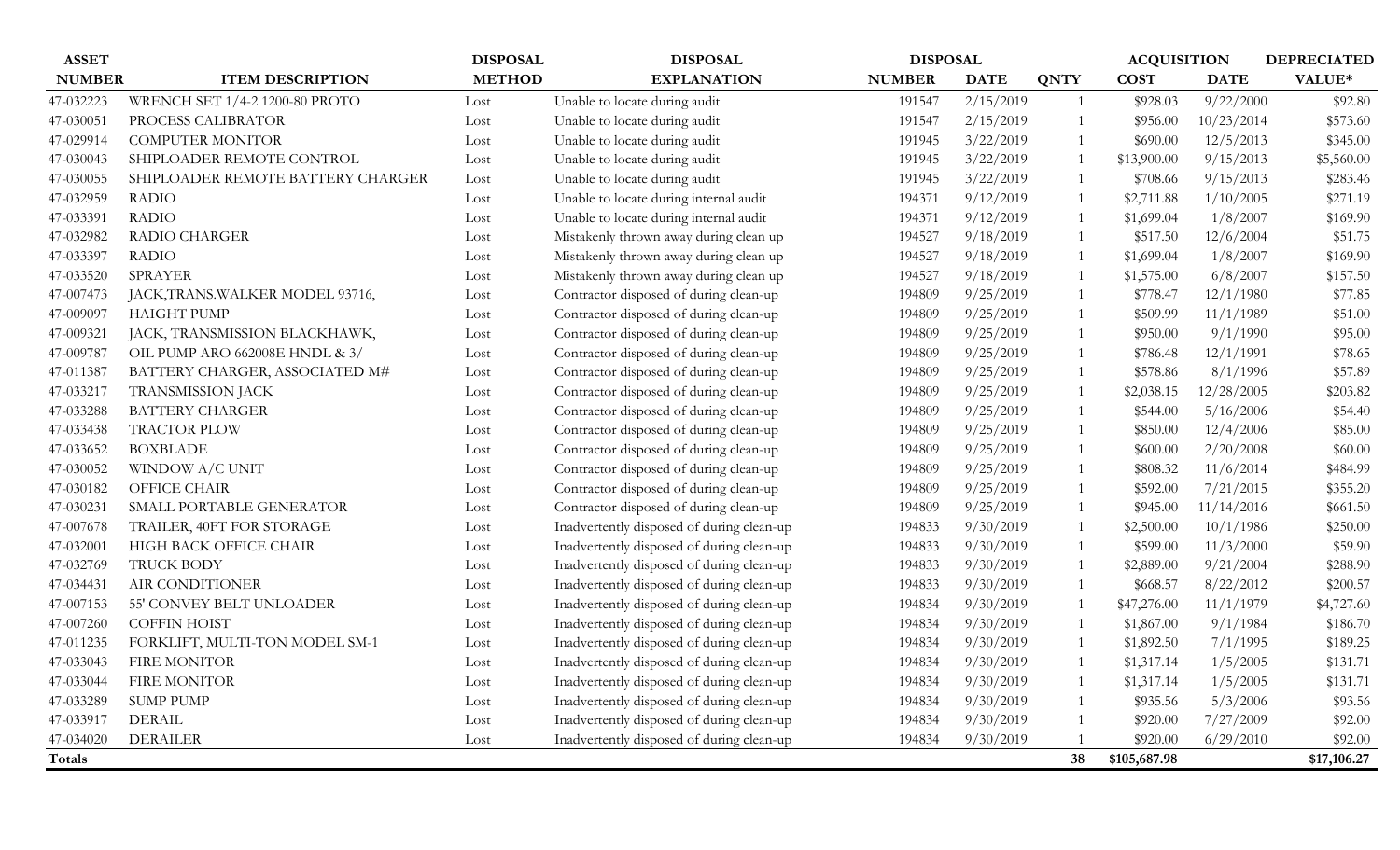| <b>ASSET</b>  |                                            | <b>DISPOSAL</b> | <b>DISPOSAL</b>                                     | <b>DISPOSAL</b> |             |                | <b>ACQUISITION</b> |             | <b>DEPRECIATED</b> |
|---------------|--------------------------------------------|-----------------|-----------------------------------------------------|-----------------|-------------|----------------|--------------------|-------------|--------------------|
| <b>NUMBER</b> | <b>ITEM DESCRIPTION</b>                    | <b>METHOD</b>   | <b>EXPLANATION</b>                                  | <b>NUMBER</b>   | <b>DATE</b> | <b>QNTY</b>    | <b>COST</b>        | <b>DATE</b> | VALUE*             |
|               | Department of Conservation-Parks (54)      |                 |                                                     |                 |             |                |                    |             |                    |
| 54-051751     | <b>CASH REGISTER</b>                       | Stolen          | Burglary from work site                             | 192552          | 7/16/2019   |                | \$587.00           | 4/15/1982   | \$58.70            |
| 54-061767     | <b>ICEMAKER MANITOWOC</b>                  | Stolen          | Burglary from work site                             | 192552          | 7/16/2019   | $\overline{1}$ | \$2,918.25         | 6/17/1998   | \$291.83           |
| 54-078994     | HEAT PUMP WINDOW UNIT 18000 BTU            | Stolen          | Burglary from work site                             | 192552          | 7/16/2019   | $\mathbf{1}$   | \$658.22           | 4/16/2002   | \$65.82            |
| 54-079089     | A/C & GEAT ANABA 15000 BTU                 | Stolen          | Burglary from work site                             | 192552          | 7/16/2019   | 1              | \$740.98           | 5/8/2006    | \$74.10            |
| 54-083433     | ATV HONDA W/WINCH/MOUNT/& LINE             | Stolen          | Burglary from work site                             | 192552          | 7/16/2019   | 1              | \$7,199.00         | 3/11/2007   | \$719.90           |
| 54-095575     | COMPUTER DELL DESKTOP                      | Stolen          | Burglary from work site                             | 192552          | 7/16/2019   | $\mathbf{1}$   | \$865.00           | 3/6/2012    | \$259.50           |
| 54-099066     | CPU DESKTOP DELL OPTIPLEX 3010             | Stolen          | Burglary from work site                             | 192552          | 7/16/2019   | 1              | \$526.05           | 12/23/2013  | \$263.03           |
| 54-099376     | DELL TOUCH COMPUTER CORE J3 4350T          | Stolen          | Burglary from work site                             | 192552          | 7/16/2019   | 1              | \$1,382.98         | 3/3/2017    | \$1,106.38         |
| 54-018825     | RADIO MOBILE                               | Destroyed       | Accidentally fell into septic system                | 192557          | 7/16/2019   | $\mathbf{1}$   | \$672.00           | 12/15/1988  | \$67.20            |
| 54-018979     | <b>CARPET MACHINE</b>                      | Destroyed       | Broke when fell off truck, scrapped                 | 192557          | 7/16/2019   | 1              | \$951.00           | 8/15/1990   | \$95.10            |
| 54-019015     | SAW CONCRETE BLOCK                         | Destroyed       | Broken and scrapped accidentally                    | 192557          | 7/16/2019   | 1              | \$550.00           | 3/15/1992   | \$55.00            |
| 54-060180     | MOTOR OUTBOARD 5HP                         | Destroyed       | Broken, scrapped by park employee                   | 192557          | 7/16/2019   | 1              | \$1,050.00         | 5/9/2001    | \$105.00           |
| 54-069395     | RADIO MOTOROLA MOBILE                      | Destroyed       | Accidentally fell into septic system                | 192557          | 7/16/2019   | 1              | \$505.75           | 5/16/2007   | \$50.58            |
| 54-069396     | RADIO MOTOROLA MOBILE                      | Destroyed       | Accidentally fell into septic system                | 192557          | 7/16/2019   | 1              | \$505.75           | 5/16/2007   | \$50.58            |
| 54-069409     | AIR CONDITIONER UNIT PORTABLE HOTEL        | Destroyed       | Broken - cannibalized for parts                     | 192557          | 7/16/2019   | 1              | \$614.00           | 9/1/2008    | \$61.40            |
| 54-GC0574     | COMPUTER HP IPAQ HANDHELD                  | Destroyed       | Thrown out accidentally                             | 192557          | 7/16/2019   | 1              | \$379.00           | 7/18/2011   | \$75.80            |
| 54-GC0575     | COMPUTER HP IPAQ HANDHELD                  | Destroyed       | Thrown out accidentally                             | 192557          | 7/16/2019   | 1              | \$379.00           | 7/18/2011   | \$75.80            |
| 54-GC0576     | COMPUTER HP IPAQ III HANDHELD              | Destroyed       | Thrown out accidentally                             | 192557          | 7/16/2019   | 1              | \$499.00           | 7/18/2011   | \$99.80            |
| 54-095683     | TELEVISION SAMSUNG 51" PLASMA              | Destroyed       | Broken, scrapped by maint staff                     | 192557          | 7/16/2019   | 1              | \$675.00           | 6/13/2012   | \$202.50           |
| 54-002234     | WORKSTATION STENO W/CREDENZA               | Lost            | Discarded as scrap or turned into warehouse earlier | 192801          | 7/24/2019   | 1              | \$1,330.00         | 9/15/1983   | \$133.00           |
| 54-062223     | RADIO PORTABLE                             | Lost            | Discarded as scrap or turned into warehouse earlier | 192801          | 7/24/2019   | 1              | \$701.25           | 5/21/2001   | \$70.13            |
| 54-064734     | <b>GOLF CART GAS</b>                       | Lost            | Discarded as scrap or turned into warehouse earlier | 192801          | 7/24/2019   | 1              | \$3,162.56         | 5/17/1999   | \$316.26           |
| 54-066543     | BOAT 14' FLAT BOTTOM                       | Lost            | Discarded as scrap or turned into warehouse earlier | 192801          | 7/24/2019   | 1              | \$590.00           | 4/15/1999   | \$59.00            |
| 54-081050     | LAWNMOWER 60" CUT                          | Lost            | Discarded as scrap or turned into warehouse earlier | 192801          | 7/24/2019   | $\overline{1}$ | \$11,527.00        | 5/1/2000    | \$1,152.70         |
| 54-082262     | COMPUTER PALM PILOT                        | Lost            | Discarded as scrap or turned into warehouse earlier | 192801          | 7/24/2019   |                | \$393.00           | 8/12/2002   | \$39.30            |
| 54-055687     | <b>RADIO BASE STATION</b>                  | Lost            | Discarded as scrap or turned into warehouse earlier | 192801          | 7/24/2019   | 1              | \$549.00           | 9/12/2003   | \$54.90            |
| 54-083078     | <b>CAMERA DIGITAL</b>                      | Lost            | Discarded as scrap or turned into warehouse earlier | 192801          | 7/24/2019   | 1              | \$1,309.65         | 2/26/2003   | \$130.97           |
| 54-084037     | <b>COMPUTER</b>                            | Lost            | Discarded as scrap or turned into warehouse earlier | 192801          | 7/24/2019   | $\mathbf{1}$   | \$350.00           | 2/17/2004   | \$35.00            |
| 54-063843     | <b>COUNTER REFRIGERATED FOOD 27" 8 PAN</b> | Lost            | Discarded as scrap or turned into warehouse earlier | 192801          | 7/24/2019   | 1              | \$1,174.04         | 5/13/2005   | \$117.40           |
| 54-088190     | LENS CANON (FOR CAMERA) 24-105MM           | Lost            | Discarded as scrap or turned into warehouse earlier | 192801          | 7/24/2019   | $\mathbf{1}$   | \$1,040.00         | 3/20/2008   | \$104.00           |
| 54-083480     | COMPUTER LAPTOP DELL LATITUDE              | Lost            | Discarded as scrap or turned into warehouse earlier | 192801          | 7/24/2019   |                | \$1,551.03         | 6/26/2007   | \$155.10           |
| 54-081679     | NIGHT VISION DEVICE                        | Lost            | Discarded as scrap or turned into warehouse earlier | 192801          | 7/24/2019   | 1              | \$1,750.00         | 9/29/2008   | \$175.00           |
| 54-GC3740     | HARD DRIVE EXTERNAL FREE AGENT DESK        | Lost            | Discarded as scrap or turned into warehouse earlier | 192801          | 7/24/2019   | 1              | \$131.26           | 4/28/2009   | \$13.13            |
| 54-GC3819     | EXTERNAL HARD DRIVE, WESTERN DIGITAL       | Lost            | Discarded as scrap or turned into warehouse earlier | 192801          | 7/24/2019   | 1              | \$149.95           | 6/16/2010   | \$15.00            |
| 54-092171     | COMPUTER DELL LATITUDE E6510 320GB HD      | Lost            | Discarded as scrap or turned into warehouse earlier | 192801          | 7/24/2019   | 1              | \$1,353.00         | 2/16/2011   | \$270.60           |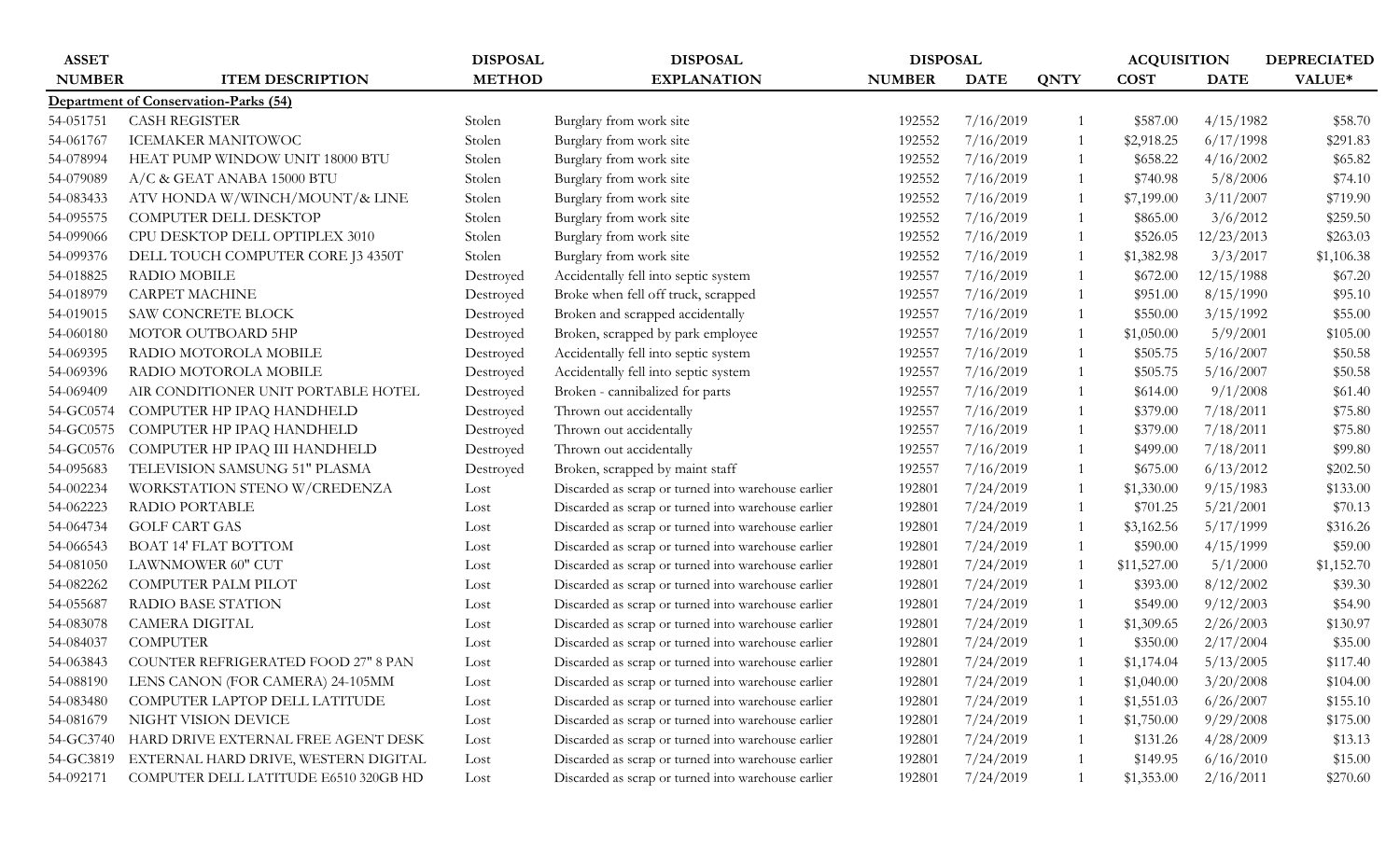| <b>ASSET</b>  |                                                | <b>DISPOSAL</b> | <b>DISPOSAL</b>                                     | <b>DISPOSAL</b> |             |                | <b>ACQUISITION</b> |             | <b>DEPRECIATED</b> |
|---------------|------------------------------------------------|-----------------|-----------------------------------------------------|-----------------|-------------|----------------|--------------------|-------------|--------------------|
| <b>NUMBER</b> | <b>ITEM DESCRIPTION</b>                        | <b>METHOD</b>   | <b>EXPLANATION</b>                                  | <b>NUMBER</b>   | <b>DATE</b> | <b>QNTY</b>    | <b>COST</b>        | <b>DATE</b> | VALUE*             |
| 54-095538     | RADIO DIGITAL W/ CHARGER MOTOROLA              | Lost            | Discarded as scrap or turned into warehouse earlier | 192801          | 7/24/2019   | -1             | \$752.85           | 7/1/2011    | \$150.57           |
| 54-095549     | RADIO HAND HELD MOTOROLA XTS1500               | Lost            | Discarded as scrap or turned into warehouse earlier | 192801          | 7/24/2019   |                | \$752.85           | 10/31/2011  | \$150.57           |
| 54-095588     | RADIO MOTOROLA HANDHELD                        | Lost            | Discarded as scrap or turned into warehouse earlier | 192801          | 7/24/2019   |                | \$1,669.90         | 6/14/2012   | \$500.97           |
| 54-095959     | RADIO BASE STATION MOTOROLA                    | Lost            | Discarded as scrap or turned into warehouse earlier | 192801          | 7/24/2019   |                | \$560.00           | 7/30/2013   | \$224.00           |
| 54-099909     | LAPTOP DELL LATITUDE 6440                      | Lost            | Discarded as scrap or turned into warehouse earlier | 192801          | 7/24/2019   |                | \$1,200.00         | 1/27/2014   | \$600.00           |
| Totals        |                                                |                 |                                                     |                 |             | 40             | \$53,655.32        |             | \$8,245.59         |
|               | <b>Department of Forensic Sciences (61)</b>    |                 |                                                     |                 |             |                |                    |             |                    |
| 61-009029     | OMNI STACK PORT SWITCH                         | Lost            | Unable to locate during audit                       | 192017          | 4/1/2019    |                | \$1,389.10         | 12/20/2006  | \$138.91           |
| 61-009657     | PRINTER LASERJET                               | Lost            | Unable to locate during audit                       | 192017          | 4/1/2019    |                | \$698.00           | 6/24/2008   | \$69.80            |
| Totals        |                                                |                 |                                                     |                 |             | 2              | \$2,087.10         |             | \$208.71           |
|               | Alabama Dept. of Environmental Management (74) |                 |                                                     |                 |             |                |                    |             |                    |
| 74-016347     | MOTOR OUTBOARD 4 STROKE                        | Stolen          | Theft from cutting fence around locked boat shed    | 194225          | 8/27/2019   |                | \$1,885.00         | 3/3/2008    | \$188.50           |
| 74-009099     | <b>GENERATOR</b>                               | Stolen          | Theft from cutting fence around locked boat shed    | 194780          | 9/27/2019   |                | \$1,599.00         | 5/15/1995   | \$159.90           |
| Totals        |                                                |                 |                                                     |                 |             | 2              | \$3,484.00         |             | \$348.40           |
|               | Alabama Space & Rocket Center (92)             |                 |                                                     |                 |             |                |                    |             |                    |
| 92-009011     | MONITOR, 19" LCD                               | Lost            | Unable to locate during internal audit              | 190218          | 11/9/2018   |                | \$900.00           | 3/30/2004   | \$90.00            |
| 92-009452     | CAMERA, DIGITAL                                | Lost            | Unable to locate during internal audit              | 190218          | 11/9/2018   | $\overline{1}$ | \$1,699.95         | 10/13/2006  | \$170.00           |
| 92-009453     | TRANSMITTER, WIRELESS                          | Lost            | Unable to locate during internal audit              | 190218          | 11/9/2018   | -1             | \$599.95           | 10/13/2006  | \$60.00            |
| 92-010131     | <b>COMPUTER</b>                                | Lost            | Unable to locate during internal audit              | 190218          | 11/9/2018   |                | \$500.00           | 12/15/2009  | \$50.00            |
| 92-010678     | Monitor Computer all in one                    | Lost            | Unable to locate during internal audit              | 190218          | 11/9/2018   |                | \$500.00           | 12/2/2013   | \$250.00           |
| 92-011197     | Computer                                       | Lost            | Unable to locate during internal audit              | 190218          | 11/9/2018   |                | \$500.00           | 7/20/2016   | \$350.00           |
| Totals        |                                                |                 |                                                     |                 |             | 6              | \$4,699.90         |             | \$969.99           |
|               | <b>ADMINISTRATIVE OFFICE OF COURTS (AC)</b>    |                 |                                                     |                 |             |                |                    |             |                    |
|               | AC-012567A WALK THROUGH METAL DETECTOR         | Lost            | Unable to locate during audit                       | 190667          | 1/10/2019   |                | \$2,685.00         | 1/1/1995    | \$268.50           |
|               | AC-019186A REVOLVING BOOKCASE                  | Lost            | Unable to locate during audit                       | 190667          | 1/10/2019   |                | \$1,240.00         | 1/1/1995    | \$124.00           |
|               | AC-028394A EXECUTIVE DESK                      | Lost            | Unable to locate during audit                       | 190667          | 1/10/2019   |                | \$749.00           | 1/1/1995    | \$74.90            |
| AC-010544     | WALK THROUGH METAL DETECTOR                    | Lost            | Unable to locate during audit                       | 190667          | 1/10/2019   |                | \$2,490.00         | 9/20/2002   | \$249.00           |
| AC-010545     | WALK THROUGH METAL DETECTOR                    | Lost            | Unable to locate during audit                       | 190667          | 1/10/2019   |                | \$2,490.00         | 9/20/2002   | \$249.00           |
|               | AC-011896 SCANNER                              | Lost            | Unable to locate during audit                       | 190667          | 1/10/2019   |                | \$2,615.40         | 9/22/2005   | \$261.54           |
| AC-015063     | <b>SCANNER</b>                                 | Lost            | Unable to locate during audit                       | 190667          | 1/10/2019   |                | \$1,871.00         | 6/29/2007   | \$187.10           |
|               | AC-014145 Guest Chairs                         | Lost            | Unable to locate during audit                       | 190667          | 1/10/2019   |                | \$534.24           | 9/10/2007   | \$53.42            |
|               | AC-014146 Guest Chairs                         | Lost            | Unable to locate during audit                       | 190667          | 1/10/2019   |                | \$534.24           | 9/10/2007   | \$53.42            |
|               |                                                |                 |                                                     |                 |             |                |                    |             |                    |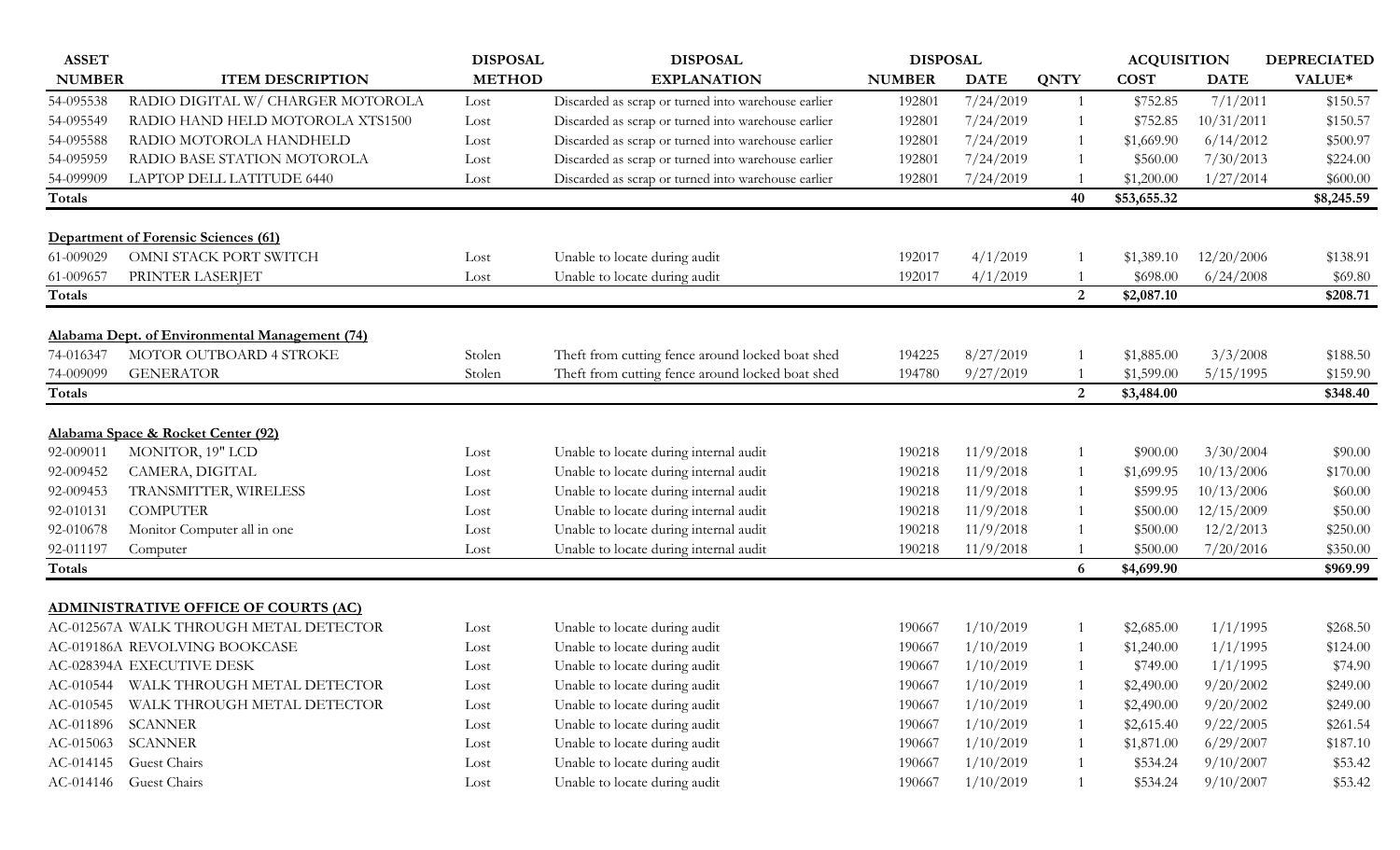| <b>ASSET</b>               |                                               | <b>DISPOSAL</b> | <b>DISPOSAL</b>                           | <b>DISPOSAL</b> |             |                | <b>ACQUISITION</b> |             | <b>DEPRECIATED</b> |
|----------------------------|-----------------------------------------------|-----------------|-------------------------------------------|-----------------|-------------|----------------|--------------------|-------------|--------------------|
| <b>NUMBER</b>              | <b>ITEM DESCRIPTION</b>                       | <b>METHOD</b>   | <b>EXPLANATION</b>                        | <b>NUMBER</b>   | <b>DATE</b> | <b>QNTY</b>    | <b>COST</b>        | <b>DATE</b> | VALUE*             |
| AC-015054                  | SCANNER                                       | Lost            | Unable to locate during audit             | 190667          | 1/10/2019   |                | \$1,871.00         | 6/29/2007   | \$187.10           |
| AC-016811                  | <b>SCANNER</b>                                | Lost            | Unable to locate during audit             | 190667          | 1/10/2019   |                | \$1,755.00         | 6/10/2009   | \$175.50           |
| AC-017849                  | <b>LAPTOP</b>                                 | Lost            | Unable to locate during audit             | 190667          | 1/10/2019   |                | \$1,295.00         | 12/16/2010  | \$129.50           |
| AC-021031                  | <b>SURFACE PRO 4</b>                          | Stolen          | Burglary at employee residence            | 192806          | 9/9/2019    |                | \$1,864.22         | 7/28/2016   | \$1,304.95         |
| AC-021905 LAPTOP           |                                               | Stolen          | Burglary at employee residence            | 192806          | 9/9/2019    |                | \$1,024.27         | 1/23/2018   | \$921.84           |
| Totals                     |                                               |                 |                                           |                 |             | 14             | \$23,018.37        |             | \$4,239.79         |
|                            |                                               |                 |                                           |                 |             |                |                    |             |                    |
|                            | <b>School of Fine Arts (AF)</b>               |                 |                                           |                 |             |                |                    |             |                    |
| AF-500527                  | Black 16gb Apple Ipad                         | Stolen          | Burglary at employee residence            | 191284          | 1/24/2019   |                | \$379.99           | 8/19/2014   | \$190.00           |
| AF-000265                  | -PIANO CONSOLE 30"                            | Lost            | Unable to locate after move               | 192193          | 4/23/2019   |                | \$500.00           | 10/15/1974  | \$50.00            |
| AF-500516                  | Black 64GB iPad                               | Lost            | Unable to locate after employee move      | 192193          | 4/23/2019   |                | \$758.00           | 6/10/2013   | \$303.20           |
| Totals                     |                                               |                 |                                           |                 |             | $\mathbf{3}$   | \$1,637.99         |             | \$543.20           |
|                            | <b>Office of Prosecution Services (AP)</b>    |                 |                                           |                 |             |                |                    |             |                    |
| AP-001344                  | MacBook Pro Laptop Computer                   | Lost            | Unable to locate after moving furniture   | 192343          | 5/2/2019    |                | \$1,694.00         | 9/9/2013    | \$677.60           |
| AP-001347                  | NETWORK - PRINTER                             | Lost            | Unable to locate during audit             | 193795          | 8/9/2019    |                | \$1,470.96         | 2/28/2014   | \$735.48           |
| AP-001438                  | Apple I-Pad Air                               | Lost            | Unable to locate during audit             | 193795          | 8/9/2019    |                | \$597.55           | 9/7/2016    | \$418.29           |
| Totals                     |                                               |                 |                                           |                 |             | $\mathbf{3}$   | \$3,762.51         |             | \$1,831.37         |
|                            |                                               |                 |                                           |                 |             |                |                    |             |                    |
|                            | PLUMBERS AND GAS FITTERS EXAMINING BOARD (AW) |                 |                                           |                 |             |                |                    |             |                    |
|                            | AW-000493 WD GREEN DESKTOP INTERNAL HARDDRIVE | Lost            | Unable to locate during internal audit    | 193901          | 8/15/2019   |                | \$99.99            | 5/6/2013    | \$30.00            |
|                            |                                               |                 |                                           |                 |             | $\mathbf{1}$   | \$99.99            |             | \$30.00            |
|                            |                                               |                 |                                           |                 |             |                |                    |             |                    |
|                            | <b>Surface Minning Commission (AZ)</b>        |                 |                                           |                 |             |                |                    |             |                    |
| AZ-001253                  | CHAIR, OFFICE                                 | Destroyed       | Broken, discarded without documentation   | 194808          | 9/25/2019   |                | \$596.00           | 6/9/2011    | \$119.20           |
| Totals                     |                                               |                 |                                           |                 |             | $\mathbf{1}$   | \$596.00           |             | \$119.20           |
|                            |                                               |                 |                                           |                 |             |                |                    |             |                    |
|                            | <b>School of Math and Science (BI)</b>        |                 |                                           |                 |             |                |                    |             |                    |
| BJ-001747                  | 11/2" HAMMER DRILL                            | Lost            | Broken, disposed of without documentation | 190862          | 12/27/2018  |                | \$685.00           | 1/14/1999   | \$68.50            |
| BJ-002075<br><b>Totals</b> | Smart Board 660 with floor stand              | Lost            | Broken, disposed of without documentation | 190862          | 12/27/2018  |                | \$2,373.00         | 10/26/2006  | \$237.30           |
|                            |                                               |                 |                                           |                 |             | $\overline{2}$ | \$3,058.00         |             | \$305.80           |
|                            | FINANCE - STATE CENTRAL MAIL & SUPPLY (CM)    |                 |                                           |                 |             |                |                    |             |                    |
| CM-000187                  | ARRIVAL T746 DATA COLLECTOR                   | Lost            | Lost - unable to find during inventory    | 191833          | 3/21/2019   |                | \$2,355.00         | 5/21/2014   | \$1,177.50         |
| <b>Totals</b>              |                                               |                 |                                           |                 |             | 1              | \$2,355.00         |             | \$1,177.50         |
|                            |                                               |                 |                                           |                 |             |                |                    |             |                    |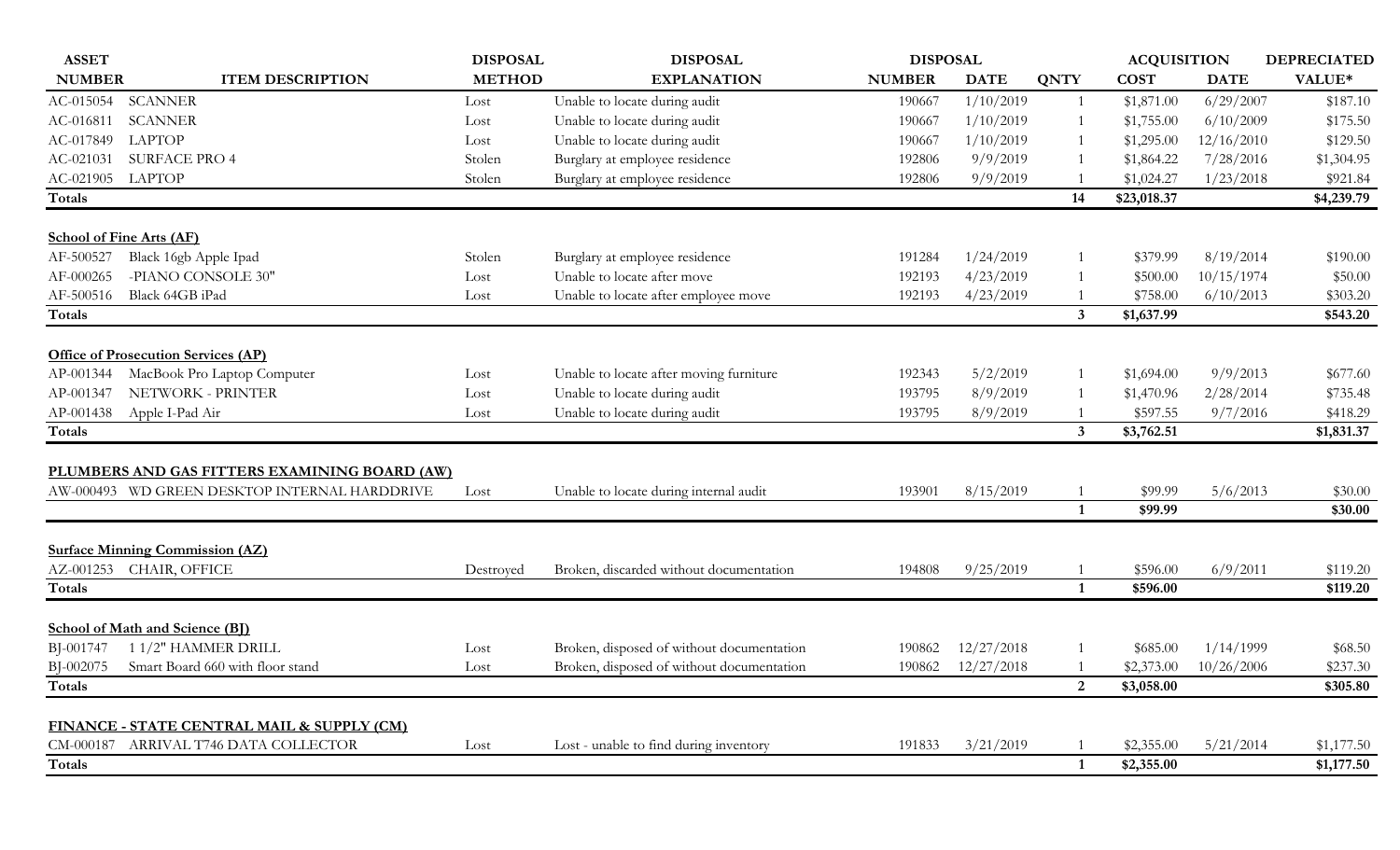| <b>ASSET</b>  |                                                   | <b>DISPOSAL</b> | <b>DISPOSAL</b>                               | <b>DISPOSAL</b> |             |              | <b>ACQUISITION</b> |             | <b>DEPRECIATED</b> |
|---------------|---------------------------------------------------|-----------------|-----------------------------------------------|-----------------|-------------|--------------|--------------------|-------------|--------------------|
| <b>NUMBER</b> | <b>ITEM DESCRIPTION</b>                           | <b>METHOD</b>   | <b>EXPLANATION</b>                            | <b>NUMBER</b>   | <b>DATE</b> | <b>QNTY</b>  | <b>COST</b>        | <b>DATE</b> | VALUE*             |
|               | <b>HAVA/NEW VOTER REGISTRATION (HA)</b>           |                 |                                               |                 |             |              |                    |             |                    |
|               | HA-001826 HP 3005dn Printer                       | Destroyed       | Destroyed by Lamar County Probate Office      | 191734          | 3/21/2019   |              | \$792.75           | 8/31/2007   | \$79.28            |
| HA-002083     | Dell Optiplex 790 PC                              | Destroyed       | Destroyed by Lamar County Probate Office      | 191734          | 3/21/2019   |              | \$981.00           | 6/28/2011   | \$196.20           |
| <b>Totals</b> |                                                   |                 |                                               |                 |             | 2            | \$1,773.75         |             | \$275.48           |
|               | DEPT OF TRANSPORTATION-HIGHWAY DEPT (HD)          |                 |                                               |                 |             |              |                    |             |                    |
| HD-091803     | COMPUTER, LAPTOP                                  | Stolen          | Theft of property from office                 | AM19023         | 12/11/2018  |              | \$1,048.20         | 5/29/2013   | \$419.28           |
| HD-035986     | <b>RADAR UNIT</b>                                 | Lost            | Unable to locate after auction                | AM19025         | 12/11/2018  |              | \$520.00           | 8/1/1978    | \$52.00            |
| HD-041993     | SOFA                                              | Lost            | Unable to locate after auction                | AM19026         | 12/11/2018  | $\mathbf{1}$ | \$1,008.00         | 10/30/1987  | \$100.80           |
| HD-096777     | CPU, TABLET                                       | Stolen          | Theft of property from work site              | AM19032         | 12/20/2018  |              | \$670.57           | 5/20/2016   | \$469.40           |
| HD-093190     | DRIVE, HARD, EXTERNAL                             | Lost            | Unable to locate during office relocation     | AM19036         | 12/21/2018  |              | \$116.90           | 5/2/2011    | \$23.38            |
| Totals        |                                                   |                 |                                               |                 |             | 5            | \$3,363.67         |             | \$1,064.86         |
|               |                                                   |                 |                                               |                 |             |              |                    |             |                    |
|               | <b>Department of Rehabilitation Services (RS)</b> |                 |                                               |                 |             |              |                    |             |                    |
| RS-216659     | <b>SECURITY SYSTEM</b>                            | Lost            | Inoperable/discarded by vendor                | 190190          | 11/8/2018   | -1           | \$1,585.00         | 8/13/2004   | \$158.50           |
| RS-111129     | VENDING MACHINE, SNACK                            | Lost            | Lost - unable to locate during internal audit | 190738          | 12/11/2018  |              | \$2,354.00         | 8/1/1989    | \$235.40           |
| RS-103454     | <b>MICROWAVE</b>                                  | Lost            | Lost - unable to locate during internal audit | 190738          | 12/11/2018  |              | \$629.00           | 7/1/1995    | \$62.90            |
| RS-218311     | VENDING SNACK MACHINE                             | Lost            | Lost - unable to locate during internal audit | 190775          | 12/11/2018  |              | \$4,375.00         | 4/13/2008   | \$437.50           |
| RS-300585     | PERSONAL COMPUTER                                 | Lost            | Unable to locate during internal audit        | 192387          | 5/13/2019   | -1           | \$801.00           | 1/22/2009   | \$80.10            |
| RS-206701     | <b>MICROWAVE</b>                                  | Lost            | Unable to locate during internal audit        | 192847          | 6/13/2019   | 1            | \$694.00           | 8/22/2000   | \$69.40            |
| RS-215293     | <b>MICROWAVE</b>                                  | Lost            | Unable to locate after office move            | 193373          | 7/11/2019   | 1            | \$669.00           | 4/17/2001   | \$66.90            |
| RS-103246     | <b>MICROWAVE</b>                                  | Lost            | Unable to locate during internal audit        | 193373          | 7/11/2019   | 1            | \$757.00           | 5/21/1999   | \$75.70            |
| RS-216414     | <b>MICROWAVE</b>                                  | Lost            | Unable to locate after office move            | 193373          | 7/11/2019   | $\mathbf{1}$ | \$663.00           | 1/12/2004   | \$66.30            |
| RS-206798     | <b>CHANGE MACHINE</b>                             | Lost            | Unable to locate during internal audit        | 193440          | 7/16/2019   |              | \$3,508.00         | 8/23/2000   | \$350.80           |
| RS-216104     | VENDING MACHINE, SNACK                            | Lost            | Unable to locate during internal audit        | 193440          | 7/16/2019   |              | \$2,499.00         | 2/13/2003   | \$249.90           |
| RS-213249     | VENDING MACHINE, SNACK                            | Lost            | Unable to locate during audit                 | 193652          | 8/6/2019    |              | \$3,507.00         | 1/11/1999   | \$350.70           |
| Totals        |                                                   |                 |                                               |                 |             | 12           | \$22,041.00        |             | \$2,204.10         |
|               | <b>DEPT OF TRANSPORTATION-STATE GENERAL (SG)</b>  |                 |                                               |                 |             |              |                    |             |                    |
|               | SG-079706 MOWER, ROTARY LAWN RIDING               | Stolen          | Theft of property from Rest Area              | AM19002 / S.    | 10/4/2018   |              | \$11,977.00        | 9/2/2014    | \$5,988.50         |
| SG-073379     | PLATFORM/STAGE, SCAFFOLDING                       | Stolen          | Theft of property from work site              | AM19005         | 10/11/2018  |              | \$637.00           | 10/27/2008  | \$63.70            |
| SG-076703     | RADIO, BASE STATION                               | Stolen          | Theft of property from work site              | AM19022         | 12/6/2018   | 1            | \$590.81           | 3/18/2011   | \$118.16           |
| SG-068481     | <b>BOARD, MESSAGE</b>                             | Stolen          | Theft of property from work site              | AM19022         | 12/6/2018   |              | \$16,400.00        | 6/23/2009   | \$1,640.00         |
| SG-079098     | RAIN GAUGE                                        | Stolen          | Theft of property from work site              | AM19022         | 12/6/2018   |              | \$985.00           | 4/3/2009    | \$98.50            |
| SG-079100     | <b>WATER SAMPLER</b>                              | Stolen          | Theft of property from work site              | AM19022         | 12/6/2018   | 1            | \$3,817.76         | 4/3/2009    | \$381.78           |
| SG-081791     | WRENCH, IMPACT PNEUMATIC 1/2"                     | Stolen          | Theft from tunnel guard station               | AM19023         | 12/11/2018  | -1           | \$513.99           | 9/4/2015    | \$257.00           |